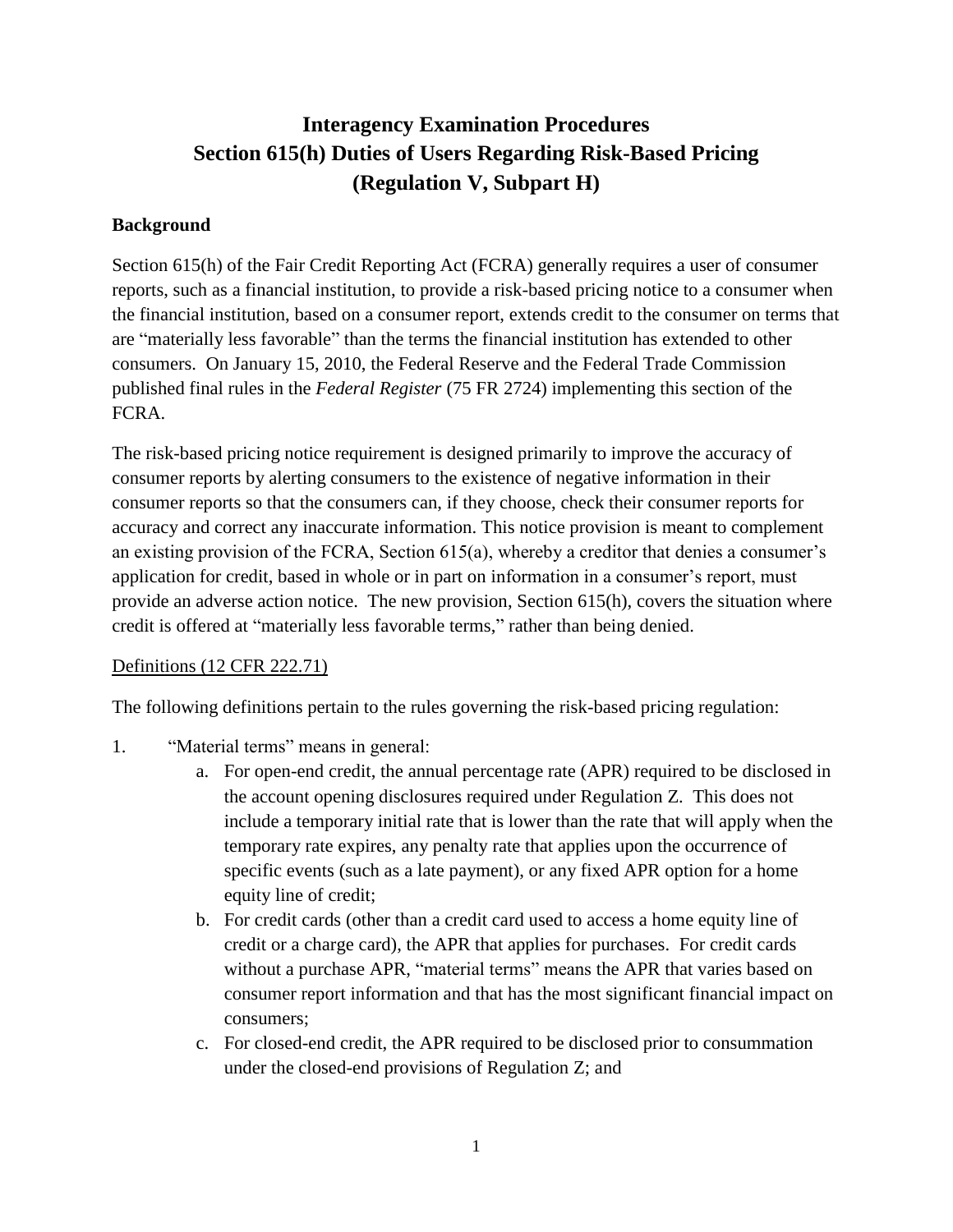- d. For credit that does not have an APR, the financial term that varies based on consumer report information and that has the most significant financial impact on consumers, such as an annual membership fee for a charge card.
- 2. "Materially less favorable" means, generally, that the cost of credit to a consumer would be significantly greater than the cost of credit to another consumer from or through the same creditor. Relevant factors in determining the significance of a difference in cost include the type of credit product, the term of the credit extension, and the extent of the difference.

#### General requirements (12 CFR 222.72-73)

A financial institution must provide to a consumer a notice ("risk-based pricing notice") in the form and manner prescribed by the regulation if:

- 1. the institution uses a consumer report in connection with an application for, or a grant, extension, or other provision of, credit to a consumer for personal, family, or household purposes; and
- 2. based in whole or in part on the consumer report, the institution grants, extends, or otherwise provides credit to that consumer on material terms that are materially less favorable than the most favorable material terms available to a substantial proportion of consumers from that institution.

The obligation to provide the notice applies to the creditor to whom the obligation is initially payable, i.e. the original creditor. This interpretation excludes brokers and other intermediaries who do not themselves grant, extend, or provide credit to consumers. See preamble to the final regulation (75 FR at 2730 - 2731).

*Determination of which consumers must receive notice (12 CFR 222.72(b))*. A financial institution may determine, on a case-by-case basis, whether a consumer has received material terms that are materially less favorable by comparing the material terms offered to the consumer to the material terms offered to other consumers for a specific type of credit product. A "specific type of credit product" means one or more credit products with similar features that are designed for similar purposes. Examples include student loans, unsecured credit cards, secured credit cards, new automobile loans, used automobile loans, fixed-rate mortgage loans, and variable-rate mortgage loans.

Because making such a direct comparison between consumers may not be operationally feasible, the rules provide the two alternative methods, a credit score proxy method and a tiered pricing method, both of which are described as follows:

1. *Credit score proxy method (12 CFR 222.72(b)(1))*. If a creditor uses credit scores to set the material terms of credit, the creditor may determine a cutoff score that represents the point at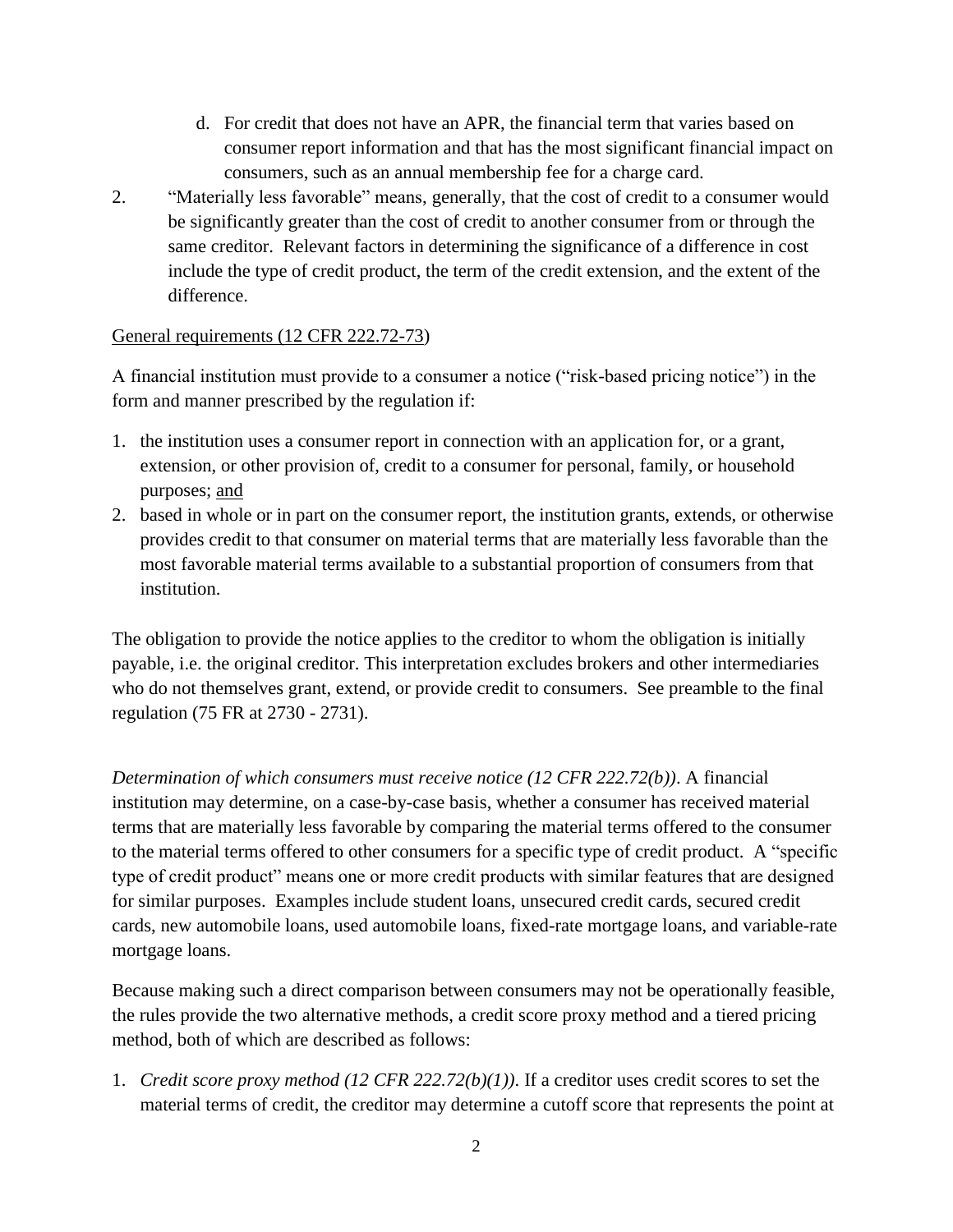which approximately 40 percent of its consumers have higher credit scores and 60 percent of its consumers have lower credit scores. The creditor may then provide a risk-based pricing notice to each consumer who has a credit score lower than the cutoff score.

| <b>Credit Score Proxy Example</b>                                                                                                                                  |               |  |
|--------------------------------------------------------------------------------------------------------------------------------------------------------------------|---------------|--|
| The number of all, or a representative sample<br>of, consumers to whom the institution<br>granted credit for a specific type of credit<br>product                  | 10,000        |  |
| 40 percent of consumers                                                                                                                                            | 4,000         |  |
| Credit scores of the 4,000 consumers with<br>the highest credit scores                                                                                             | 700 or higher |  |
| Cutoff score                                                                                                                                                       | 700           |  |
| Credit scores of those consumers to whom<br>the creditor must provide a risk-based<br>pricing notice, because the consumers'<br>scores are lower than cutoff score | 699 or lower  |  |

Alternative to 40/60 cutoff.The regulation provides an alternative to the 40/60 cutoff discussed above for situations where more than 40 percent of consumers (e.g., 80 percent) receive the most favorable material terms. In such situations, the creditor may set a different cutoff score based on its historical experience. The cutoff score would be set at a point at which the approximate percentage of consumers who historically have received the most favorable material terms based on their credit score would not receive a notice in the future. Under this alternative, the risk-based pricing notices would be provided to the approximate percentage of consumers who historically have been granted credit on material terms other than the most favorable terms.

For example, based on a sample of credit extended in the past six months, a creditor may determine that approximately 80 percent of its consumers received credit at its lowest APR (i.e., the most favorable material terms), and 20 percent of its consumers received credit at a higher APR (i.e., material terms other than the most favorable). Approximately 80 percent of the sampled consumers had a credit score at or above 750,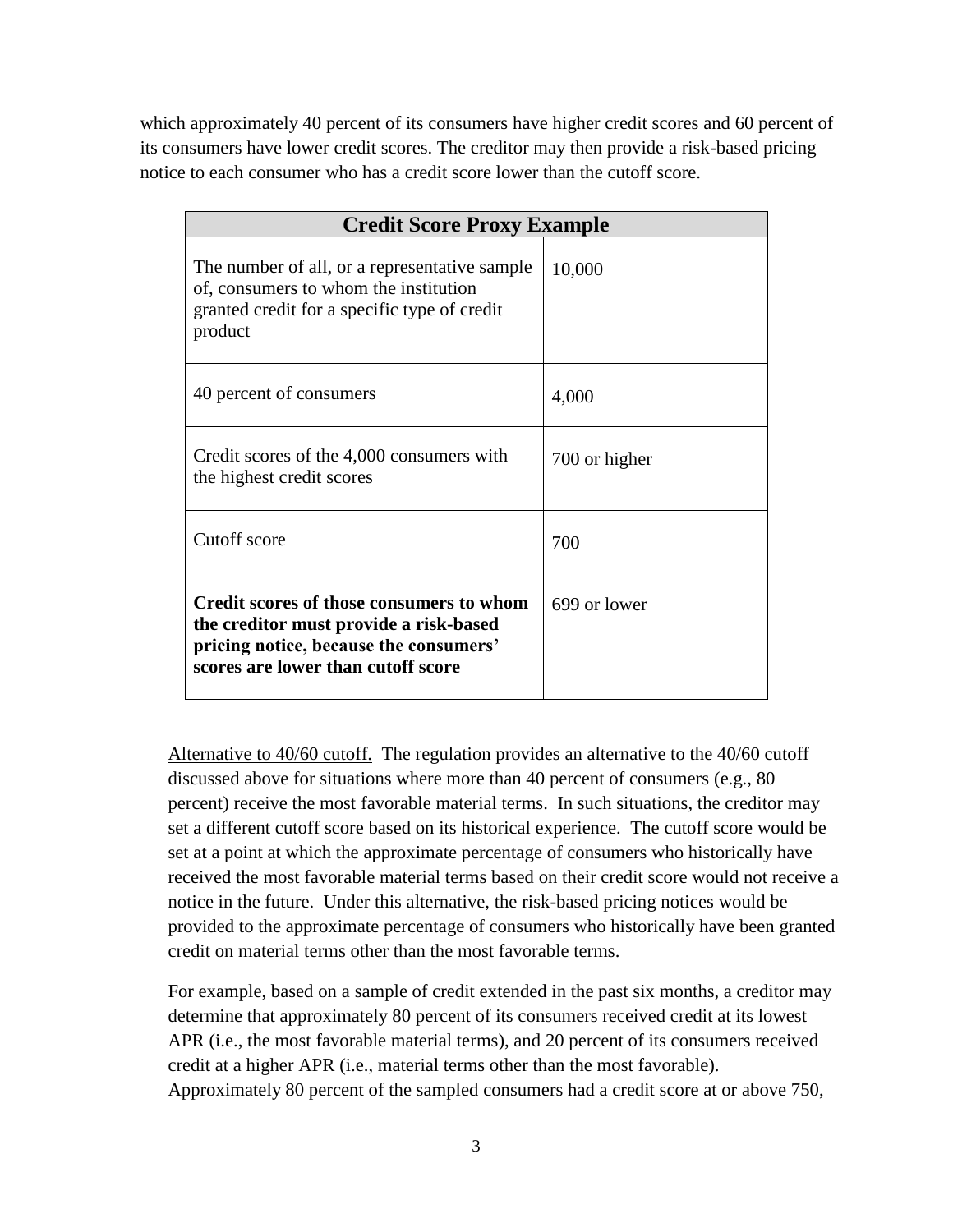and 20 percent had a credit score below 750. As a result, the card issuer could select 750 s its cutoff score. Consumers who have credit scores lower than 750 would receive the risk-based pricing notice. See preamble to the final regulation (75 FR at 2733).

Recalculation. An institution must recalculate the score no less than every two years.

Specific type of product. A financial institution must calculate the cutoff score by considering the credit scores of all, or a representative sample of, the consumers who have received credit for a specific type of credit product.

New entrants or new products. For new entrants into the credit business or for new products subject to risk-based pricing, a financial institution may determine the cutoff score based on information from market research or other third-party sources. For a newly acquired credit portfolio, a financial institution may determine the cutoff score from information obtained from the party from which it acquired the portfolio. The institution must recalculate the cutoff score using the scores of its own consumers within one year after it begins using a score derived from market research, a third-party, or the party from which it acquired the portfolio. If, within that one year, it has not granted credit to a sufficient number of new consumers, thus preventing it from having sufficient data with which to recalculate a cut-off score based on the credit scores of its own consumers, it may continue to use the original cutoff score. However, within two years, it must calculate its own cutoff score if it has granted credit to some new consumers within those two years.

Use of multiple credit scores. For a financial institution that generally uses two or more credit scores to set material credit terms, the institution must determine the cutoff score using the same method used to evaluate multiple scores when making credit decisions (for example, using an average credit score). If the institution does not consistently use the same method for evaluating multiple scores, the institution must use a reasonable means. For example, the institution may use any one of the methods that the institution ordinarily uses or the average credit score of each consumer to calculate the credit score by a reasonable means.

No credit score available for a consumer. If no credit score is available for a consumer, a financial institution must assume that it is granting credit on materially less favorable terms and thus must provide a risk-based pricing notice to the consumer.

2. *Tiered pricing method (12 CFR 222.72(b)(2))*. If a financial institution sets the material terms of credit by assigning each consumer to one of a discrete number of pricing tiers for a specific type of credit product, based in whole or in part on a consumer report, the institution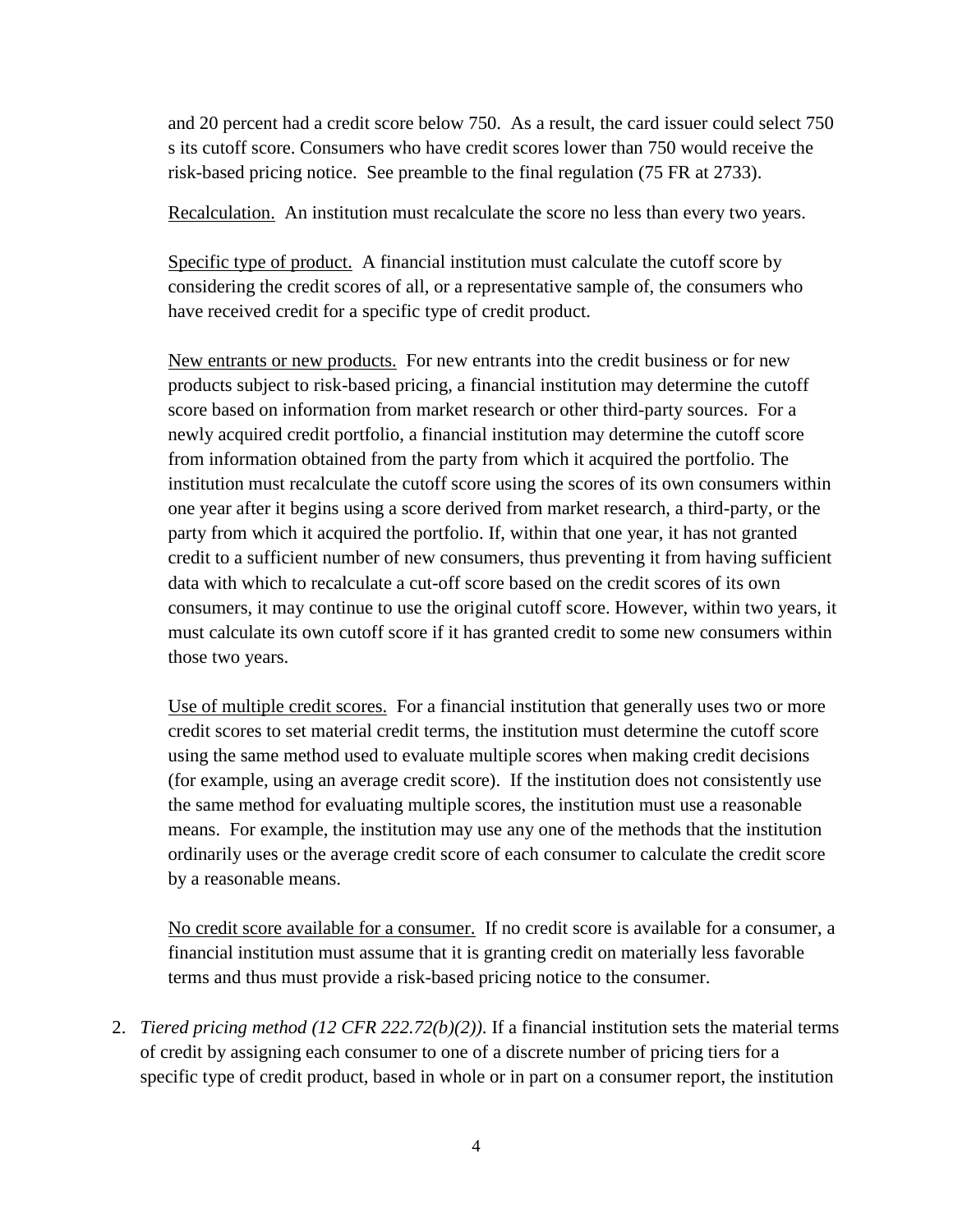may provide a risk-based pricing notice to each consumer who is not assigned to the top pricing tier or tiers.

If the financial institution uses four or fewer pricing tiers, it complies by providing risk-based pricing notices to all consumers who do not qualify for the top, best-priced tier. If the institution uses five or more pricing tiers, it complies by providing the notices to all consumers who do not qualify for the two top, best-priced tiers and any other tier that, combined with the top two tiers, equal no less than the top 30 percent and no more than the top 40 percent of the total number of tiers.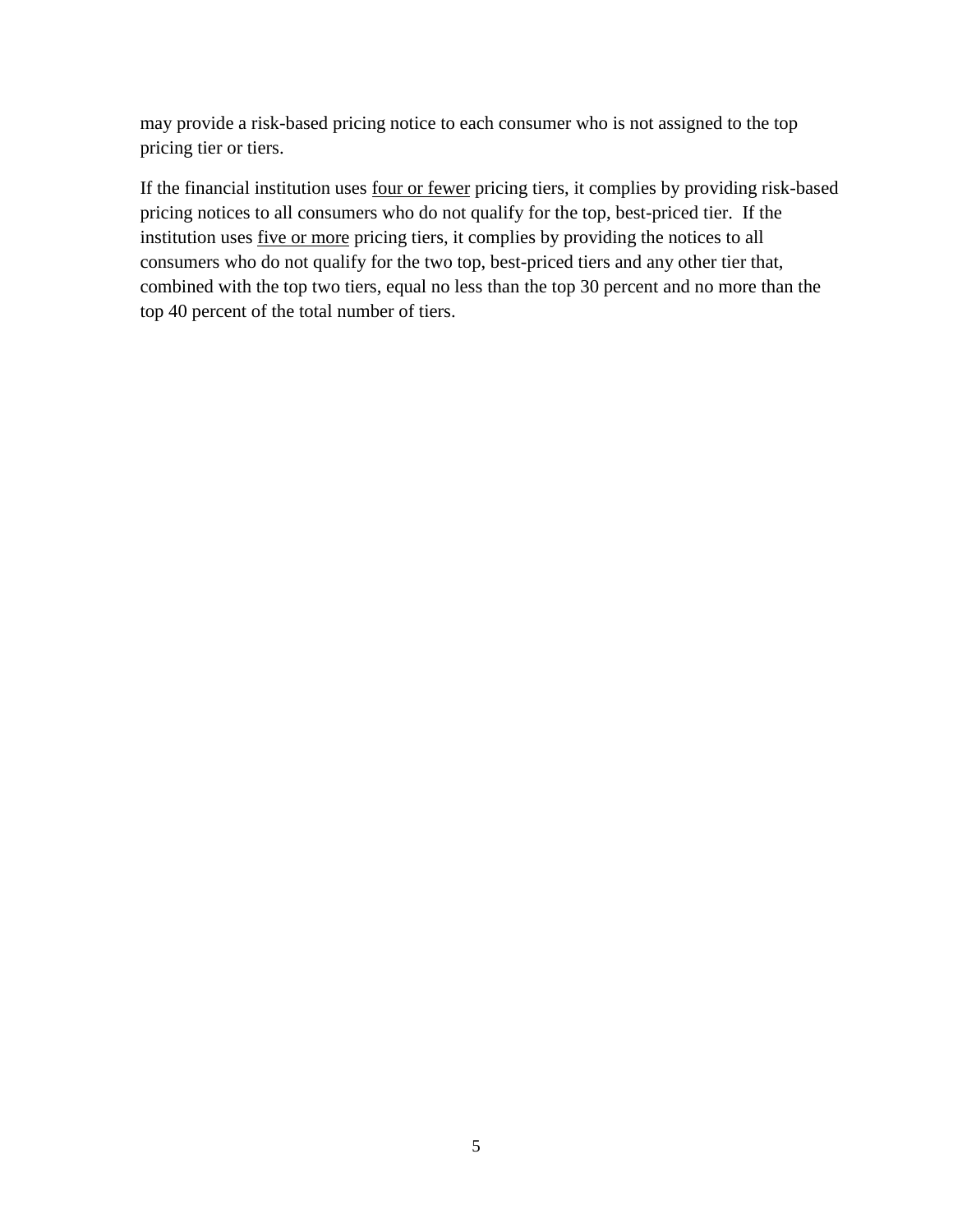| <b>Tiered Pricing Example</b> |            |                                                          |  |  |
|-------------------------------|------------|----------------------------------------------------------|--|--|
| Four or fewer tiers           |            |                                                          |  |  |
| Top tier $=$ best rate        | <b>APR</b> | Notice requirement                                       |  |  |
| Tier $1$ (top)                | 8%         | No risk-based pricing notice required.                   |  |  |
| Tier 2                        | 10%        | Risk-based pricing notice required for Tiers 2, 3 and 4. |  |  |
| Tier 3                        | 12%        |                                                          |  |  |
| Tier <sub>4</sub>             | 14%        |                                                          |  |  |

| Five or more tiers (5 tiers) |            |                                                             |  |
|------------------------------|------------|-------------------------------------------------------------|--|
| Top tier = best rate         | <b>APR</b> |                                                             |  |
| Tier $1$ (top)               | 8%         | No risk-based pricing notice required for top 30% to 40% of |  |
| Tier 2                       | 10%        | tiers.                                                      |  |
|                              |            |                                                             |  |
|                              |            | Top two tiers comprise 2 out of $5(40%)$ of the number of   |  |
|                              |            | tiers.                                                      |  |
| Tier 3                       | 12%        | Risk-based notices required for Tiers 3-5.                  |  |
| Tier <sub>4</sub>            | 14%        |                                                             |  |
| Tier 5                       | 16%        |                                                             |  |

| Five or more tiers (9 tiers) |            |                                                              |  |
|------------------------------|------------|--------------------------------------------------------------|--|
| Top tier $=$ best rate       | <b>APR</b> |                                                              |  |
| Tier $1$ (top)               | 8%         | No risk-based pricing notice required for top 30% to 40% of  |  |
| Tier 2                       | 10%        | tiers.                                                       |  |
| Tier 3                       | 12%        |                                                              |  |
|                              |            | Top three tiers comprise 3 out of 9 $(33%)$ of the number of |  |
|                              |            | tiers.                                                       |  |
| Tier 4                       | 14%        | Risk-based notices required for Tiers 4-9.                   |  |
| Tier 5                       | 16%        |                                                              |  |
| Tier 6                       | 18%        |                                                              |  |
| Tier <sub>7</sub>            | 20%        |                                                              |  |
| Tier 8                       | 22%        |                                                              |  |
| Tier 9                       | 24%        |                                                              |  |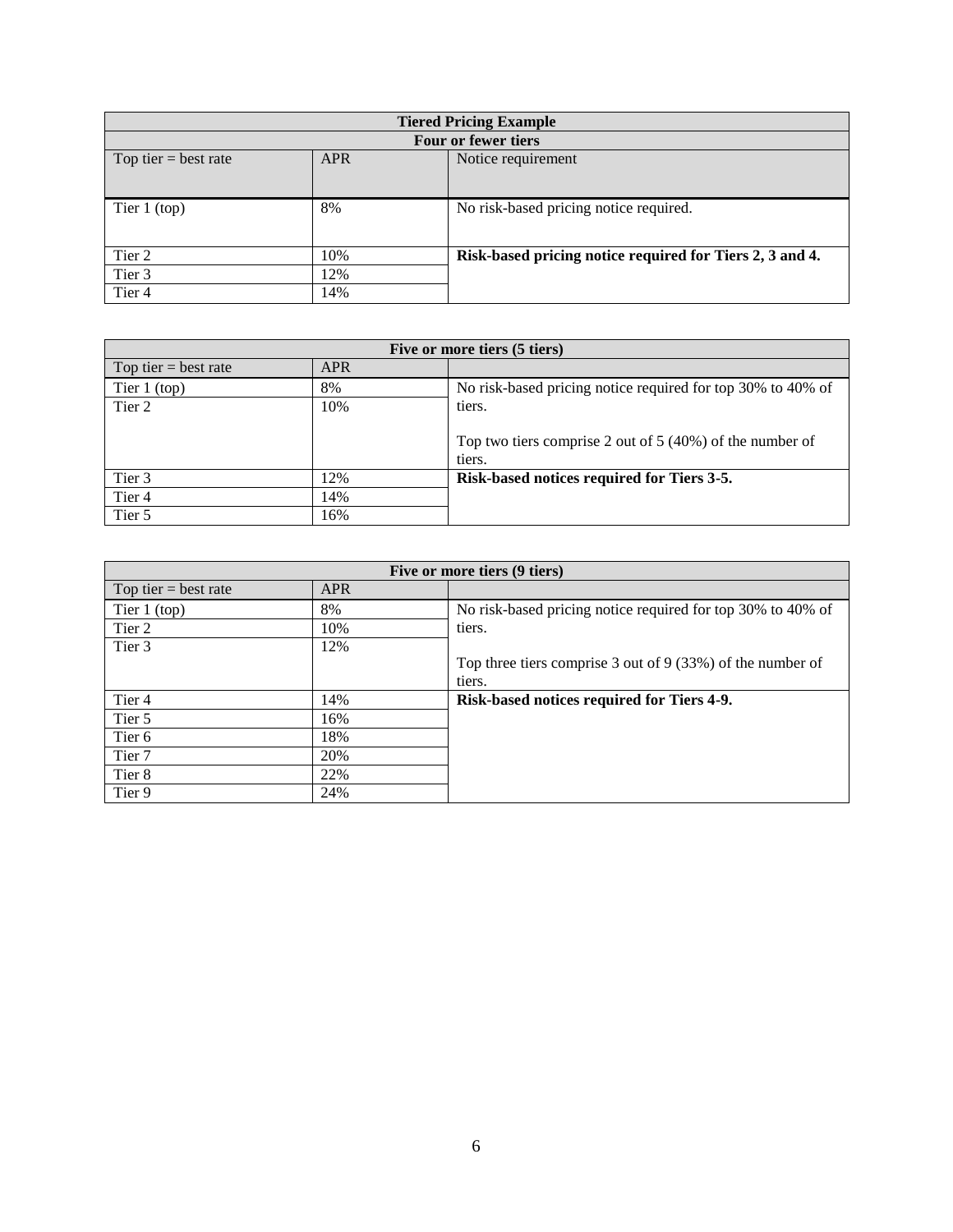*Application to credit card issuers (12 CFR 222.72(c))*. A credit card issuer may use any of the methods in 12 CFR 222.72(b) to identify consumers to whom it must provide a risk-based pricing notice. Alternatively, the card issuer may provide the notice when:

(a) a consumer applies for a credit card in connection with an application program or in response to a solicitation, and more than one purchase APR may apply under the program or solicitation, and

(b) based in whole or in part on a consumer report, the credit card is issued to a consumer with an APR that is higher than the lowest APR available in connection with the application or solicitation.

The risk-based pricing requirements do not apply to a card issuer if the credit card program offers only a single annual APR (other than temporary initial rates or penalty rates) or if the issuer offers the consumer the lowest possible APR under the credit card program.

*Content of the notice (12 CFR 222.73(a)(1)).* The risk-based pricing notice must include:

- 1. a statement that a consumer report (or credit report) includes information about the consumer's credit history and the type of information included in that history;
- 2. a statement that the consumer is encouraged to verify the accuracy of the information contained in the consumer report and has the right to dispute any inaccurate information in the report;
- 3. the identity of each consumer reporting agency that furnished a consumer report used in the credit decision;
- 4. a statement that federal law gives the consumer the right to obtain a copy of a consumer report from the consumer reporting agency or agencies identified in the notice without charge for 60 days after receipt of the notice;
- 5. a statement informing the consumer how to obtain a consumer report from the consumer reporting agency or agencies identified in the notice and providing contact information (including a toll-free telephone number, where applicable) specified by the consumer reporting agency or agencies;
- 6. a statement directing consumers to the web sites of the Federal Reserve Board and Federal Trade Commission to obtain more information about consumer reports;
- 7. a statement that the terms offered, such as the APR, have been set based on information from a consumer report; and
- 8. a statement that the terms offered may be less favorable than the terms offered to consumers with better credit histories.

See Appendix H-1 of the regulation for a model form for the risk-based pricing notice.

*Account Review (12 CFR 222.72(d))*. Generally, creditors must provide an account review riskbased pricing notice to the consumer if the creditor, based in whole or in part on a consumer report, increases the consumer's APR after a review of the consumer's account, unless one of the exceptions in 12 CFR 222.74(a), (b), or (c) applies (for example, the creditor provides an adverse action notice).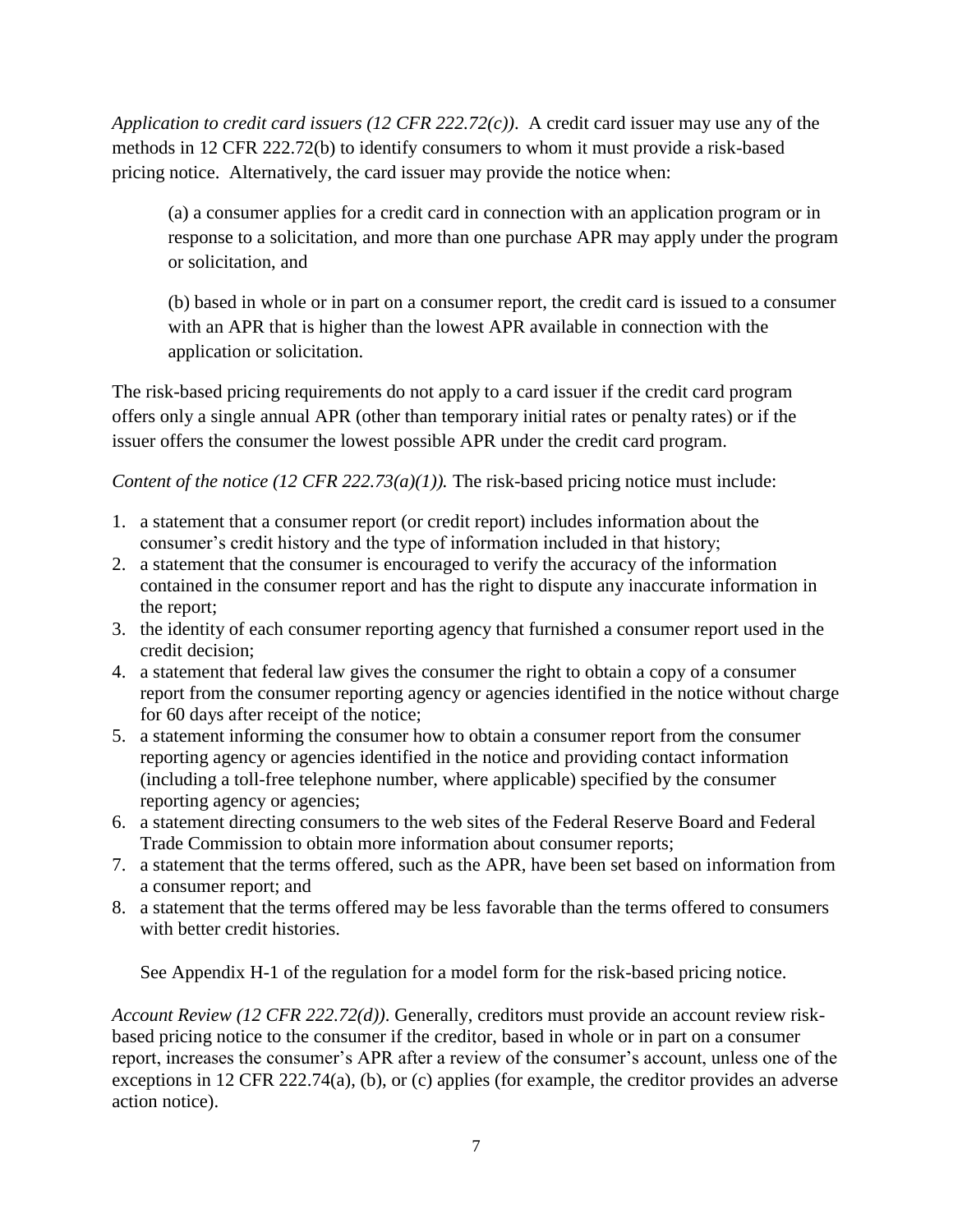*Content of account review risk-based pricing notice (12 CFR 222.73(a)(2)).* The account review risk-based pricing notice must include:

- 1. a statement that a consumer report (or credit report) includes information about the consumer's credit history and the type of information included in that history;
- 2. a statement that the consumer is encouraged to verify the accuracy of the information contained in the consumer report and has the right to dispute any inaccurate information in the report;
- 3. the identity of each consumer reporting agency that furnished a consumer report used in the account review;
- 4. a statement that federal law gives the consumer the right to obtain a copy of a consumer report from the consumer reporting agency or agencies identified in the notice without charge for 60 days after receipt of the notice;
- 5. a statement informing the consumer how to obtain a consumer report from the consumer reporting agency or agencies identified in the notice and providing contact information (including a toll-free telephone number, where applicable) specified by the consumer reporting agency or agencies;
- 6. a statement directing consumers to the web sites of the Federal Reserve Board and Federal Trade Commission to obtain more information about consumer reports;
- 7. a statement that the financial institution has conducted a review of the account using information from a consumer report; and
- 8. a statement that as a result of the review, the APR on the account has been increased based on information from a consumer report.

NOTE: Items 1 through 6 for account review risk-based pricing notice are substantially the same as items 1 through 6 for the risk-based pricing notice. Only the last two items in each list are different.

See Appendix H-2 of the regulation for a model form for the account review risk-based pricing notice.

*Form of the notice (12 CFR 222.73(b)).* The risk-based pricing notices and the account review risk-based pricing notices must be clear and conspicuous and provided to the consumer in oral, written, or electronic form. Creditors are deemed to be in compliance with the disclosure requirements through use of the optional, applicable model forms, found in Appendix H of the regulation.

*Timing (12 CFR 222.73(c))*. The timing requirement depends on the specific type of credit transaction as specified below:

 For closed-end credit, a risk-based pricing notice must be provided to the consumer after the decision to approve a credit request is communicated to the consumer, but before consummation of the transaction.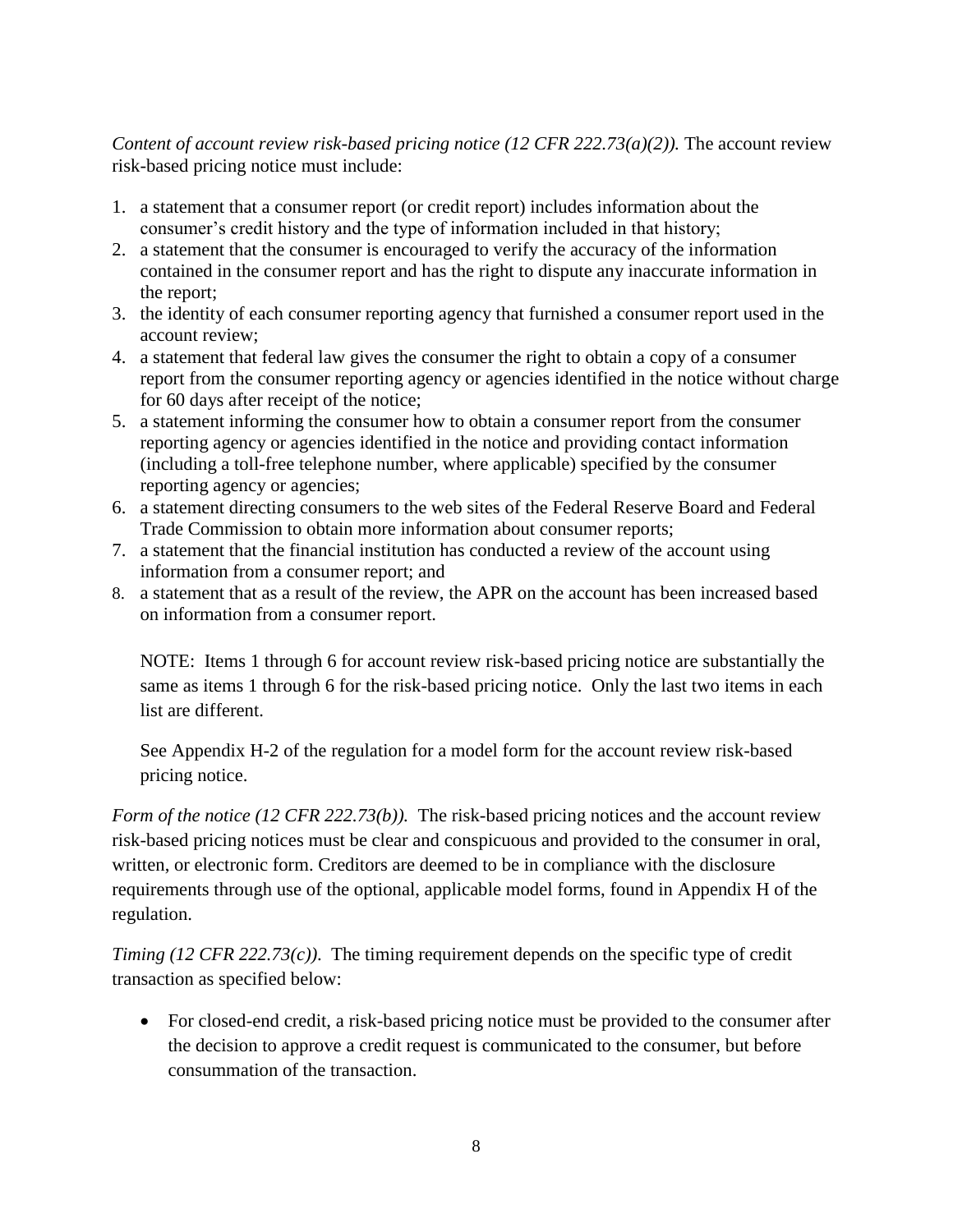- For open-end credit, the notice must be provided after the decision to grant credit is communicated to the consumer, but before the first transaction under the plan has been made.
- For account reviews, the notice must be provided at the time that the decision to increase the APR is communicated to the consumer. If no notice of the increase in the APR is provided to the consumer prior to the effective date of the APR change, the notice must be provided no later than five days after the effective date of the APR change.
- For automobile lending transactions made through an auto dealer that is unaffiliated with the institution, the institution may provide a risk-based pricing notice in the time periods described above for closed-end credit. Alternatively, the institution may arrange to have the auto dealer provide a risk-based pricing notice to the consumer on its behalf within these time periods and maintain reasonable policies and procedures to verify that the auto dealer provides the notices to consumers within the applicable time periods.
- For instant credit that is granted under an open-end credit plan to a consumer in person or by telephone, the risk-based pricing notice may be provided at the earlier of:
	- o The time of the first mailing to the consumer after the decision is made to approve the credit, such as in a mailing containing the account agreement or a credit card; or
	- o Within 30 days after the decision to approve the credit.

### Exceptions (12 CFR 222.74)

The rules contain a number of exceptions to the risk-based pricing notice requirement, as follows:

- 1. when a consumer applies for specific terms of credit, and receives them, unless those terms were specified by the creditor using a consumer report after the consumer applied for the credit and after the creditor obtained the consumer report (12 CFR 222.74(a));
- 2. when a creditor provides a notice of adverse action (12 CFR 222.74(b));
- 3. when a creditor makes a firm offer of credit in a prescreened solicitation (12 CFR 222.74(c));
- 4. when an institution generally provides a credit score disclosure to each consumer that requests a loan that is or will be secured by residential real property (12 CFR 222.74(d));
- 5. when an institution generally provides a credit score disclosure to each consumer that requests a loan that is *not* or will *not* be secured by residential real property (12 CFR 222.74(e)):
- 6. when an institution, which otherwise provides credit score disclosures to consumers that request loans, provides a disclosure about credit scores when no credit score is available (12 CFR 222.74(f)).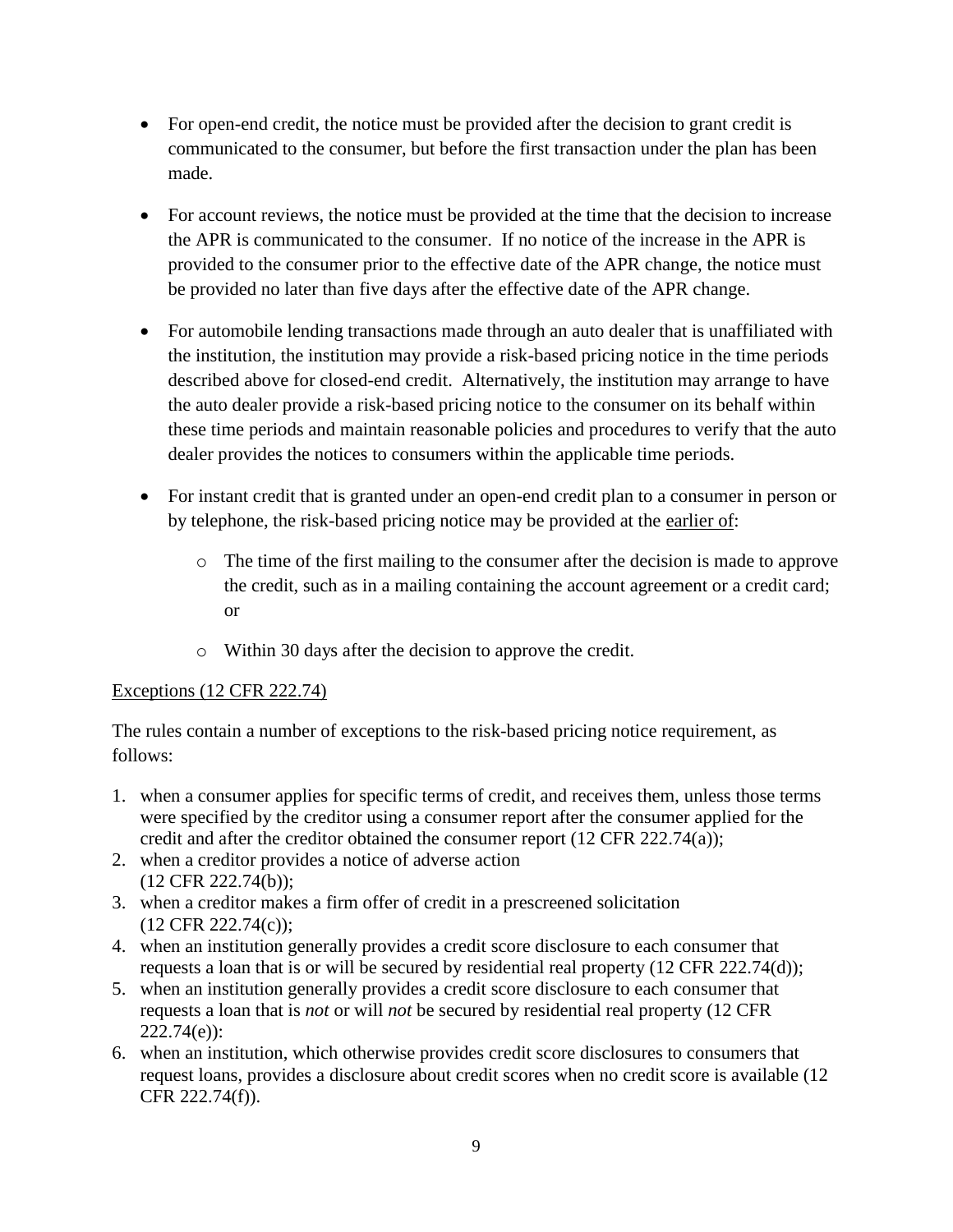The regulation contains specific disclosure requirements for Sections 222.74(d)-(f) exceptions, as discussed below.

*Section 222.74(d) exception - credit score disclosure for loans secured by residential real property (12 CFR 222.74(d)).* An institution is not required to provide a risk-based pricing notice to a consumer under Sections 222.72(a) or (c) if:

- 1. The consumer requests from an institution an extension of credit that is or will be secured by one to four units of residential real property; and
- 2. The institution generally provides to each consumer that requests such an extension of credit a notice that contains the following:
	- a. A statement that a consumer report (or credit report) is a record of the consumer's credit history and includes information about whether the consumer pays his or her obligations on time and how much the consumer owes to creditors;
	- b. A statement that a credit score is a number that takes into account information in a consumer report and that a credit score can change over time to reflect changes in the consumer's credit history;
	- c. A statement that the consumer's credit score can affect whether the consumer can obtain credit and what the cost of that credit will be;
	- d. A statement that the consumer is encouraged to verify the accuracy of the information contained in the consumer report and has the right to dispute any inaccurate information in the report;
	- e. A statement that federal law gives the consumer the right to obtain copies of his or her consumer reports directly from the consumer reporting agencies, including a free report from each of the nationwide consumer reporting agencies once during any 12 month period;
	- f. Contact information for the centralized source from which consumers may obtain their free annual consumer reports;
	- g. A statement directing consumers to the web sites of the Federal Reserve Board and Federal Trade Commission to obtain more information about consumer reports;
	- h. The information required to be disclosed to the consumer in Section  $609(g)$  of the FCRA, and as described in Module 3 of these examination procedures, under "Disclosure of Credit Scores by Certain Mortgage Lenders (FCRA), Section 609(g)"; and
	- i. The distribution of credit scores among consumers who are scored under the same scoring model that is used to generate the consumer's credit score. The distribution must:

(i) Use the same scale as that of the credit score provided to the consumer, and

(ii) Be presented: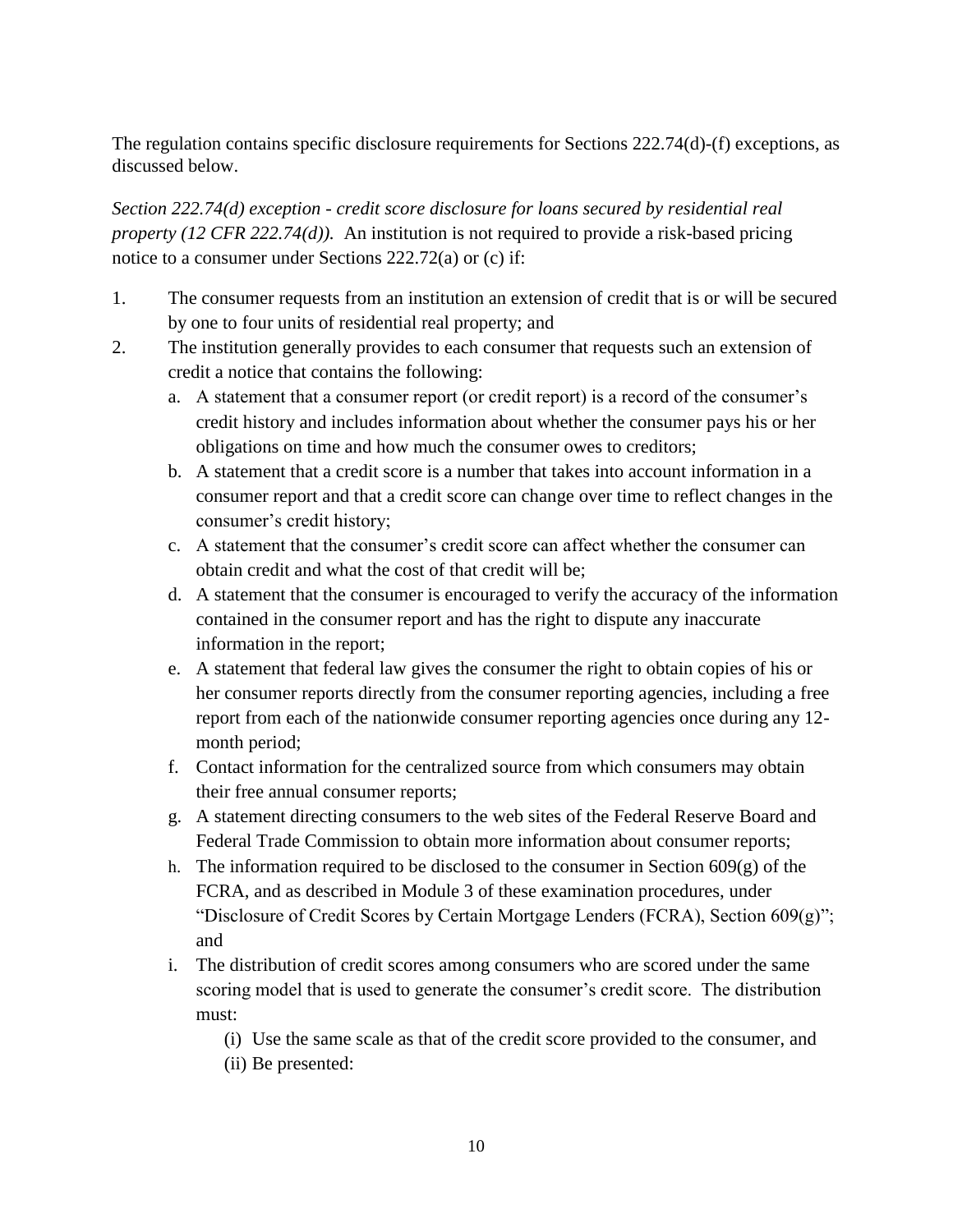- in the form of a bar graph containing a minimum of six bars that illustrates the percentage of consumers with credit scores within the range of scores reflected in each bar,
- by other clear and readily understandable graphical means, or
- in a clear and readily understandable statement informing the consumer how his or her credit score compares to the scores of other consumers.

The presentation may use a graph or statement obtained from the entity providing the credit score if it meets these requirements.

Form of the notice. The Section 222.74(d) notice must be:

- a. Clear and conspicuous;
- b. Provided on or with the notice required by Section  $609(g)$  of the FCRA;
- c. Segregated from other information provided to the consumer, except for the notice required by Section 609(g) of the FCRA; and
- d. Provided to the consumer in writing and in a form that the consumer may keep.

Timing. The Section 222.74(d) notice must be provided to the consumer at the same time as the disclosure required by Section  $609(g)$  of the FCRA is provided to the consumer, which must be provided as soon as reasonably practicable after the credit score has been obtained. In any event, the Section 222.74(d) notice must be provided at or before consummation in the case of closed-end credit or before the first transaction is made under an open-end credit plan.

Content of the notice when using multiple credit scores. When an institution obtains two or more credit scores from consumer reporting agencies in setting material terms of credit, the content of the Section 222.74(d) notice varies depending upon whether the institution only relies upon *one* of the credit scores or relies upon *multiple* credit scores*.* 

- a. If an institution only relies upon one of those credit scores in setting the material terms of credit granted, extended, or otherwise provided to a consumer (for example, by using the low, middle, high, or most recent score), the notice must include that credit score and the other information required by Section 222.74(d).
- b. If an institution relies upon multiple credit scores in setting the material terms of credit granted, extended, or otherwise provided to a consumer (for example, by computing the average of all the credit scores obtained), the notice must include one of those credit scores and the other information required by Section 222.74(d).

At the institution's option, the notice may include more than one credit score, along with the additional information required by Section 222.74(d) for each credit score disclosed.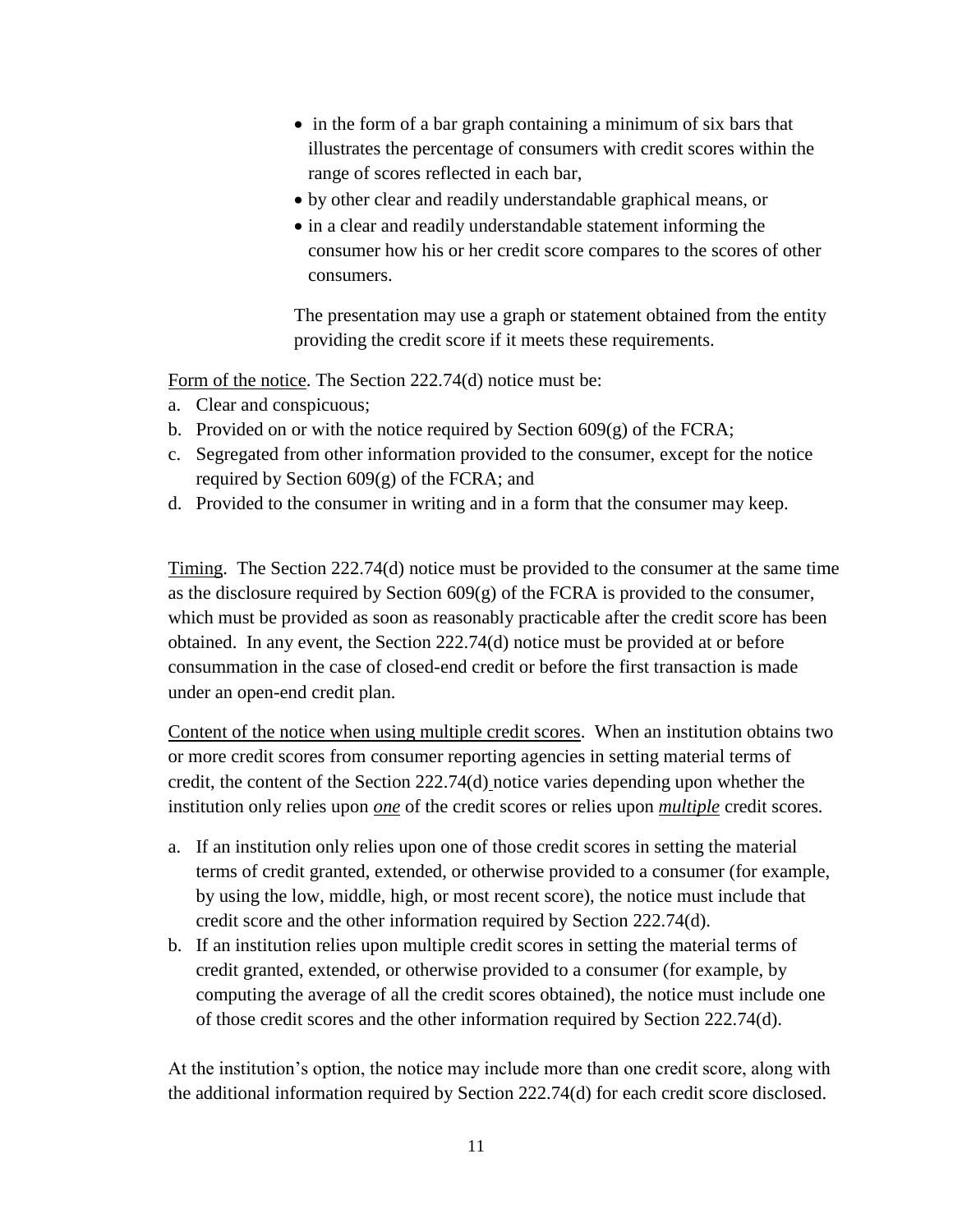### Examples.

- a. An institution uses consumer reports to set the material terms of mortgage credit granted, extended, or provided to consumers and regularly requests credit scores from several consumer reporting agencies. It relies upon the low score when determining the material terms it will offer to the consumer. The institution must disclose the low score in the Section 222.74(d) notice.
- b. An institution uses consumer reports to set the material terms of mortgage credit granted, extended, or provided to consumers and regularly requests credit scores from several consumer reporting agencies. The institution takes an average of all of the credit scores obtained in order to determine the material terms it will offer to the consumer, and thus relies upon all of the credit scores that it receives. The institution may choose one of these scores to include in the Section 222.74(d) notice.

Model form. Appendix H-3 of the regulation contains a model form of the Section  $222.74(d)$  notice that is consolidated with the notice required by Section 609(g) of the FCRA. While use of the model form is optional, appropriate use of Model Form H-3 is deemed to comply with the requirements of Section 222.74(d).

*Section 222.74(e) exception - credit score disclosure for loans not secured by residential real property (12 CFR 222.74(e)).* An institution is not required to provide a risk-based pricing notice to a consumer under Section 222.72(a) or (c) if:

- 1. The consumer requests from an institution an extension of credit that is *not* or will *not* be secured by one to four units of residential real property; and
- 2. The institution provides to each consumer that requests such an extension of credit a notice that contains the following:
	- a. A statement that a consumer report (or credit report) is a record of the consumer's credit history and includes information about whether the consumer pays his or her obligations on time and how much the consumer owes to creditors;
	- b. A statement that a credit score is a number that takes into account information in a consumer report and that a credit score can change over time to reflect changes in the consumer's credit history;
	- c. A statement that the consumer's credit score can affect whether the consumer can obtain credit and what the cost of that credit will be;
	- d. A statement that the consumer is encouraged to verify the accuracy of the information contained in the consumer report and has the right to dispute any inaccurate information in the report;
	- e. A statement that federal law gives the consumer the right to obtain copies of his or her consumer reports directly from the consumer reporting agencies, including a free report from each of the nationwide consumer reporting agencies once during any 12-month period;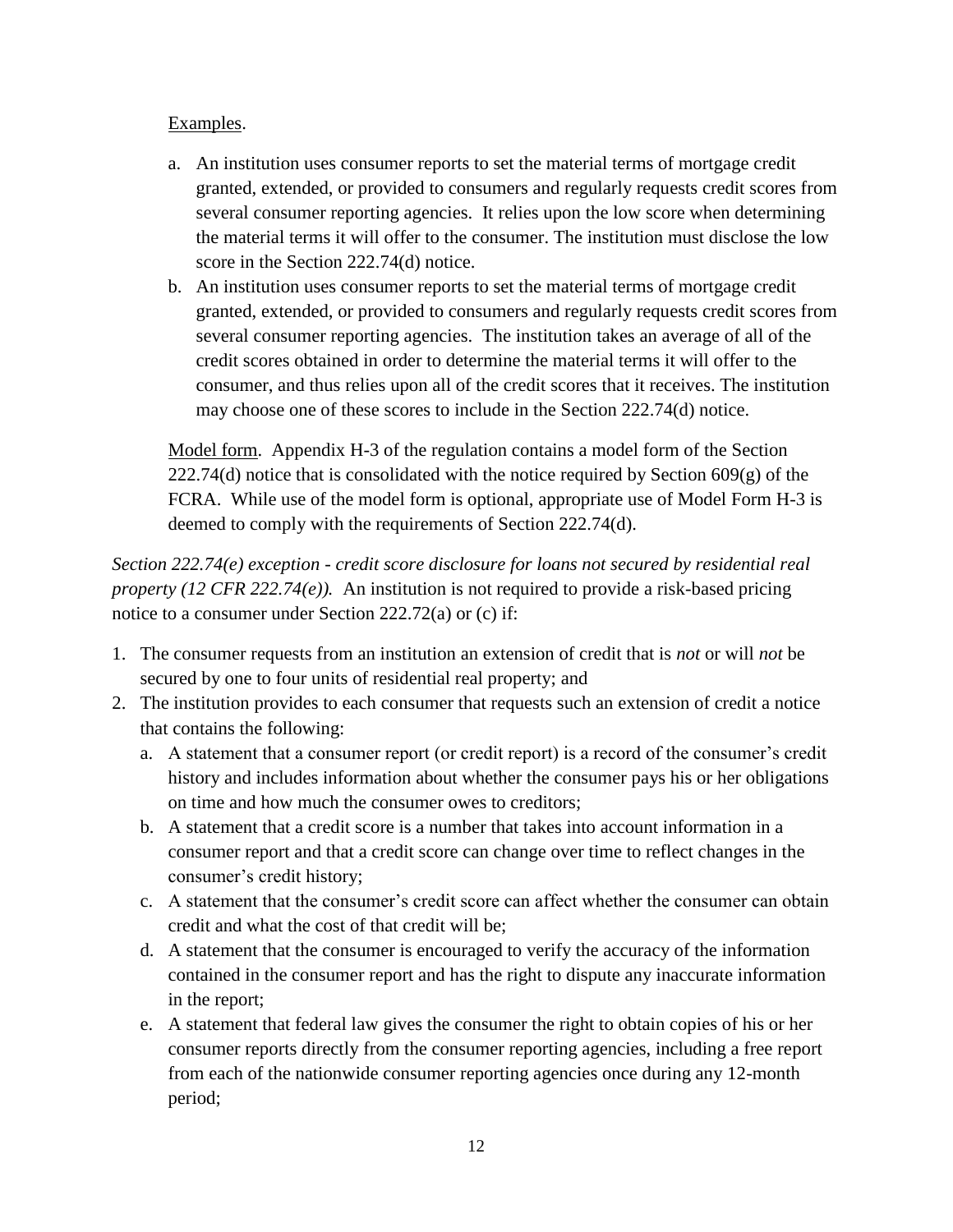- f. Contact information for the centralized source from which consumers may obtain their free annual consumer reports;
- g. A statement directing consumers to the web sites of the Federal Reserve Board and Federal Trade Commission to obtain more information about consumer reports;
- h. The current credit score of the consumer or the most recent credit score of the consumer that was previously calculated by the consumer reporting agency for a purpose related to the extension of credit;
- i. The distribution of credit scores among consumers who are scored under the same scoring model that is used to generate the consumer's credit score. The distribution must:
	- a. Use the same scale as that of the credit score provided to the consumer, and
	- b. Be presented:
		- (i) in the form of a bar graph containing a minimum of six bars that illustrates the percentage of consumers with credit scores within the range of scores reflected in each bar,
		- (ii) by other clear and readily understandable graphical means, or
		- (iii) in a clear and readily understandable statement informing the consumer how his or her credit score compares to the scores of other consumers.

The presentation may use a graph or statement obtained from the entity providing the credit score if it meets these requirements.

- j. The range of possible credit scores under the model used to generate the credit score;
- k. The date on which the credit score was created; and
- l. The name of the consumer reporting agency or other person that provided the credit score.

NOTE: Items a, b, c, d, e, f, g, and i for the Section 222.74(e) notice are the same as items a, b, c, d, e, f, g, and i for the Section 222.74(d) notice.

Form of the notice. The Section 222.74(e) notice must be:

- a. Clear and conspicuous;
- b. Segregated from other information provided to the consumer; and
- c. Provided to the consumer in writing and in a form that the consumer may keep.

Timing. The Section 222.74(e) notice generally must be provided to the consumer as soon as reasonably practicable after the credit score has been obtained, but in any event at or before consummation in the case of closed-end credit or before the first transaction is made under an open-end credit plan. The notice may alternatively be provided in the following manner:

• For automobile lending transactions made through an auto dealer that is unaffiliated with the institution, the institution may provide a Section 222.74(e) notice in the time periods described above . Alternatively, the institution may arrange to have the auto dealer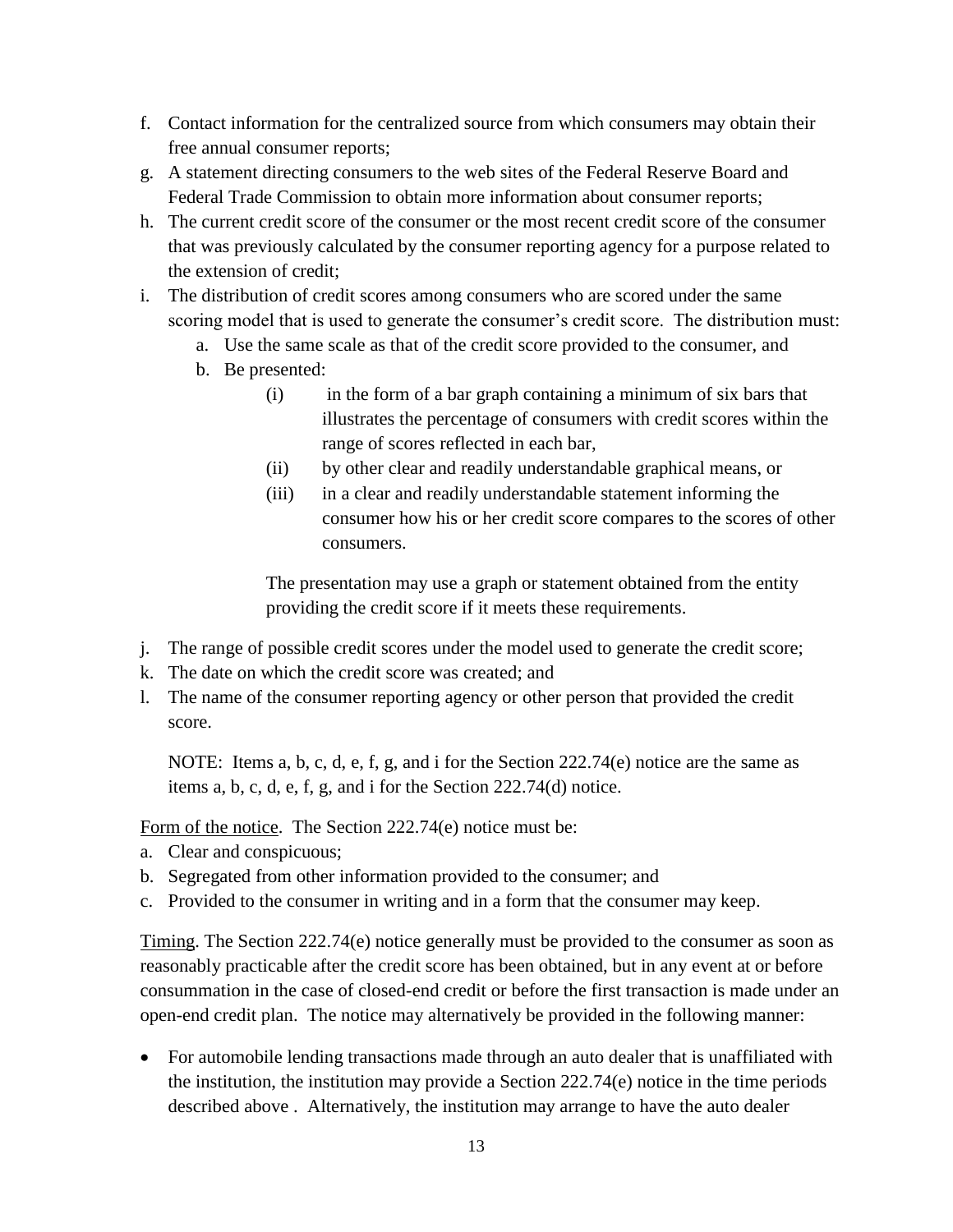provide a Section 222.74(e) notice to the consumer on its behalf within these time periods and maintain reasonable policies and procedures to verify that the auto dealer provides the notice to the consumer within the applicable time periods. If the institution arranges to have the auto dealer provide a Section 222.74(e) notice, the institution complies if the consumer receives a notice containing a credit score obtained by the dealer, even if a different credit score is obtained and used by the institution.  $(12 \text{ CFR } 222.73(c)(2))$ 

- For instant credit that is granted under an open-end credit plan to a consumer in person or by telephone, the Section 222.74(e) notice may be provided at the earlier of:
	- o The time of the first mailing to the consumer after the decision is made to approve the credit, such as in a mailing containing the account agreement or a credit card; or
	- $\circ$  Within 30 days after the decision to approve the credit. 12 CFR 222.73(c)(3))

Multiple credit scores. When an institution obtains two or more credit scores from consumer reporting agencies in setting material terms of credit, the content of the Section 222.74(e) notice varies depending if the institution relies upon only *one* of the credit scores or relies upon *multiple* credit scores. These disclosures requirements are the same as those for the Section 222.74(d) notices, as described previously.

Model form. Appendix H-4 of the regulation contains a model form of the Section 222.74(e) notice. While use of the model form is optional, appropriate use of Model Form H-4 is deemed to comply with the requirements of Section 222.74(e).

*Section 222.74(f) exception - credit score not available (12 CFR 222.74(f))*. An institution is not required to provide a risk-based pricing notice to a consumer under Section 222.72(a) or (c) if the institution:

- 1. Regularly obtains credit scores from a consumer reporting agency and provides credit score disclosures to consumers in accordance with Sections 222.74(d) or (e), but a credit score is not available from the consumer reporting agency from which the institution regularly obtains credit scores for a consumer to whom the institution grants, extends, or provides credit;
- 2. Does not obtain a credit score from another consumer reporting agency in connection with granting, extending, or providing credit to the consumer; and
- 3. Provides to the consumer a notice that contains the following:
	- a. A statement that a consumer report (or credit report) includes information about the consumer's credit history and the type of information included in that history;
	- b. A statement that a credit score is a number that takes into account information in a consumer report and that a credit score can change over time in response to changes in the consumer's credit history;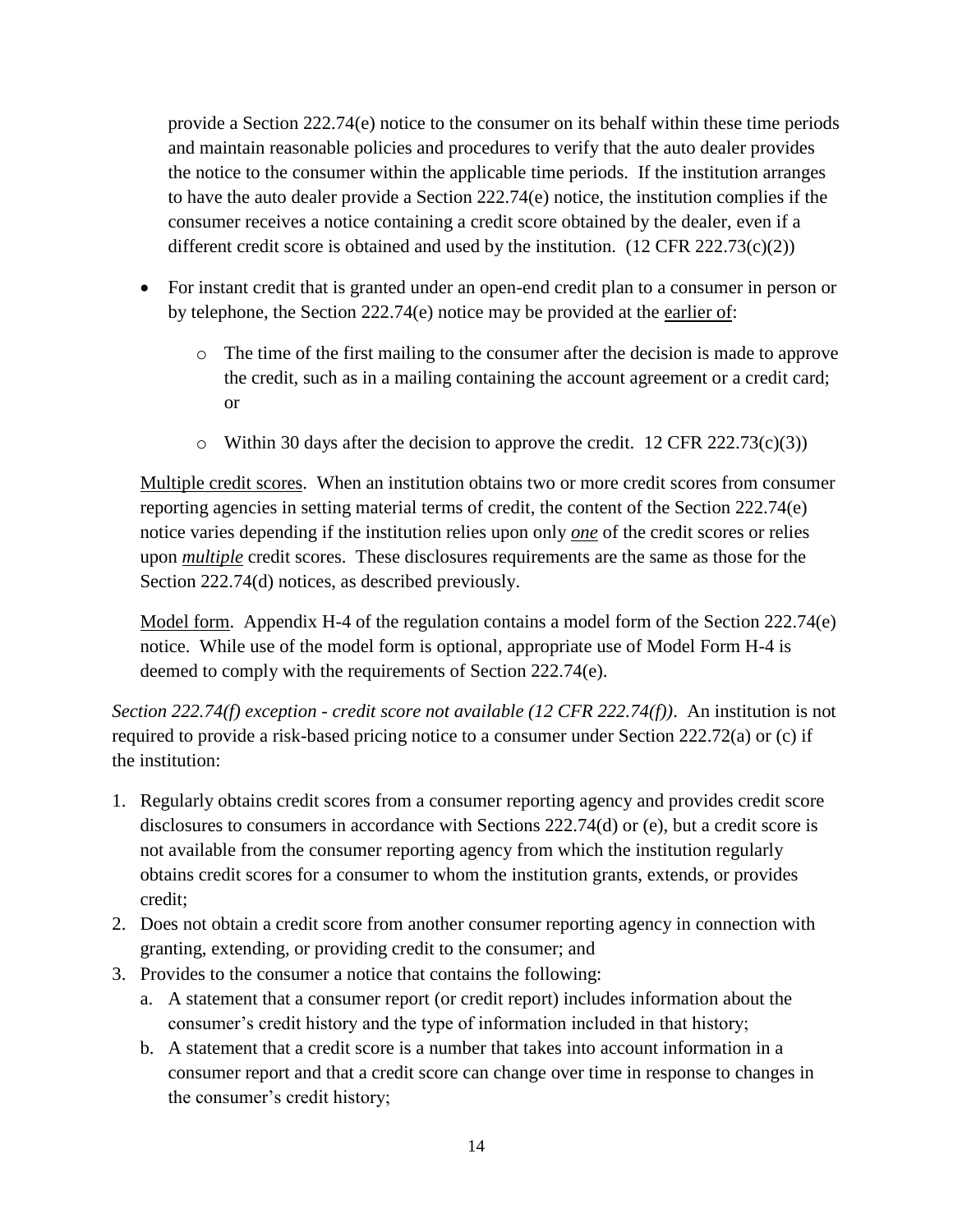- c. A statement that credit scores are important because consumers with higher credit scores generally obtain more favorable credit terms;
- d. A statement that not having a credit score can affect whether the consumer can obtain credit and what the cost of that credit will be;
- e. A statement that a credit score about the consumer was not available from a consumer reporting agency, which must be identified by name, generally due to insufficient information regarding the consumer's credit history;
- f. A statement that the consumer is encouraged to verify the accuracy of the information contained in the consumer report and has the right to dispute any inaccurate information in the consumer report;
- g. A statement that federal law gives the consumer the right to obtain copies of his or her consumer reports directly from the consumer reporting agencies, including a free consumer report from each of the nationwide consumer reporting agencies once during any 12-month period;
- h. The contact information for the centralized source from which consumers may obtain their free annual consumer reports; and
- i. A statement directing consumers to the web sites of the Federal Reserve Board and Federal Trade Commission to obtain more information about consumer reports.

NOTE: Items b, f, g, h, and i for the Section  $222.74(f)$  notice are the same as items b, f, g, h, and i for the Sections 222.74(d) and (e) notices.

Example. An institution uses consumer reports to set the material terms of non-mortgage credit granted, extended, or provided to consumers and regularly requests credit scores from a particular consumer reporting agency. As required by Section 222.74(e), the institution provides those credit scores and additional information to consumers. The consumer reporting agency provides to the institution a consumer report on a particular consumer that contains one trade line, but does *not* provide the institution with a credit score on that consumer. If the institution does not obtain a credit score from *another* consumer reporting agency and, based in whole or in part on information in a consumer report, grants, extends, or provides credit to the consumer, the institution may provide the Section 222.74(f) notice. If, however, the institution obtains a credit score from another consumer reporting agency, the institution may not rely upon the Section 222.74(f) exception, but must satisfy the requirements of Section 222.74(e).

Form of the notice. The Section 222.74(f) notice must be:

- a. Clear and conspicuous;
- b. Segregated from other information provided to the consumer; and
- c. Provided to the consumer in writing and in a form that the consumer may keep.

Timing. The Section 222.74(f) notice generally must be provided to the consumer as soon as reasonably practicable after the institution has requested the credit score, but in any event not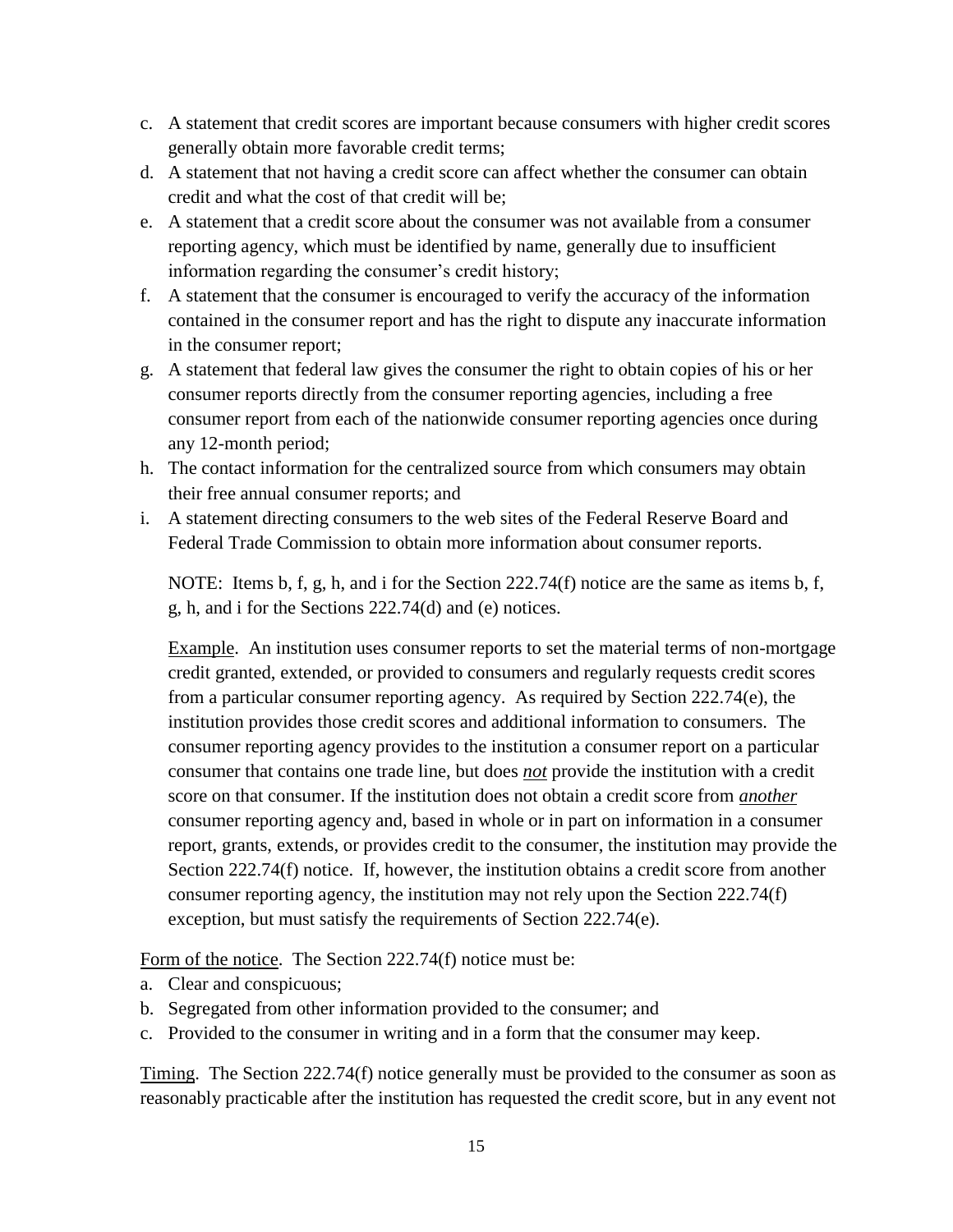later than consummation of a transaction in the case of closed-end credit or when the first transaction is made under an open-end credit plan. The notice may alternatively be provided in the following manner:

- For automobile lending transactions made through an auto dealer that is unaffiliated with the institution, the institution may provide a Section 222.74(f) notice in the time periods described above. Alternatively, the institution may arrange to have the auto dealer provide a Section 222.74(f) notice to the consumer on its behalf within these time periods and maintain reasonable policies and procedures to verify that the auto dealer provides the notice to the consumer within the applicable time periods.  $12 \text{ CFR } 222.73(c)(2)$
- For instant credit that is granted under an open-end credit plan to a consumer in person or by telephone, the Section 222.74(f) notice may be provided at the earlier of:
	- o The time of the first mailing to the consumer after the decision is made to approve the credit, such as in a mailing containing the account agreement or a credit card; or
	- $\circ$  Within 30 days after the decision to approve the credit. 12 CFR 222.73(c)(3))

Model form. Appendix H-5 of the regulation contains a model form of the Section 222.74(f) notice. While use of the model form is optional, appropriate use of Model Form H-5 is deemed to comply with the requirements of Section 222.74(f).

### Rules of Construction (12 CFR 222.75)

The rules clarify that, in general, only one risk-based pricing notice or one credit score exception notice is required to be provided per credit extension (however, an account review would still be required, if applicable). In a transaction involving two or more consumers, a financial institution must provide a risk-based pricing notice to each consumer. If the consumers have the same address, a financial institution may satisfy the requirements by providing a single risk-based pricing notice addressed to both consumers. For credit score disclosure exception notices, whether the consumers have the same address or not, the financial institution must provide a separate notice to each consumer.

### Appendix H

Appendix H contains five optional model forms that may be used to comply with the regulatory requirements. The five model forms are:

- 1. H-1 Model form for risk-based pricing notice
- 2. H-2 Model form for account review risk-based pricing notice
- 3. H-3 Model form for credit score disclosure exception for credit secured by one to four units of residential real property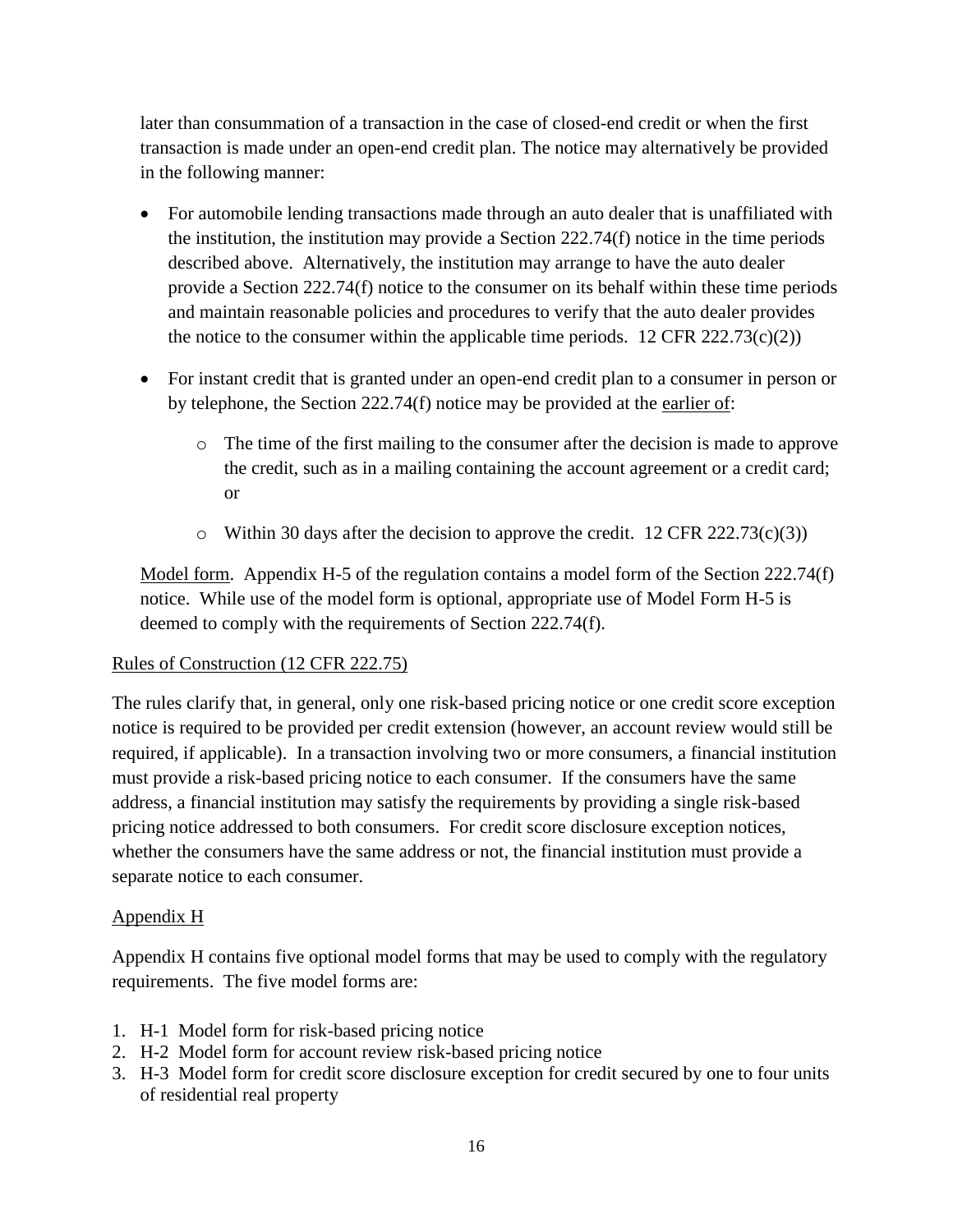- 4. H-4 Model form for credit score disclosure exception for loans not secured by residential real property
- 5. H-5 Model form for credit score disclosure exception for loans where credit score is not available

Use of the model forms is not required. A financial institution may change the forms by rearranging the format or by making technical modifications to the language of the forms. However, any change may not be so extensive as to materially affect the substance, clarity, comprehensibility, or meaningful sequence of the forms. Institutions making such extensive revisions would lose the "safe harbor" that Appendix H provides. Examples of acceptable changes are provided in Appendix H to the regulation.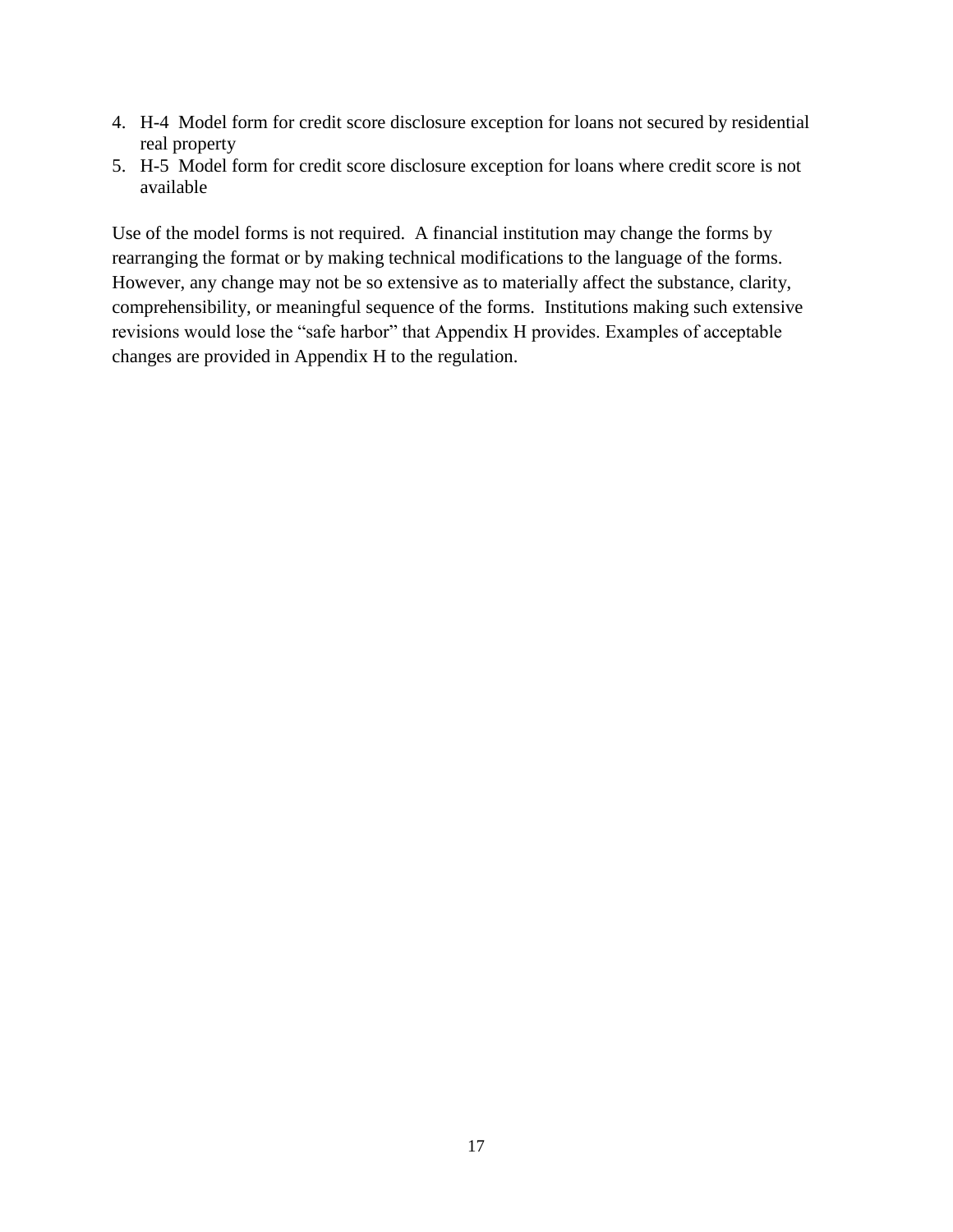#### **Examination Procedures**

1. Determine whether the financial institution uses consumer report information in consumer credit decisions.

If yes, determine whether the institution uses such information to provide credit on terms that are "materially less favorable" than the most favorable material terms available to a substantial proportion of its consumers. Relevant factors in determining the significance of differences in the cost of credit include the type of credit product, the term of the credit extension, and the extent of the difference.

If "yes," the financial institution is subject to the risk-based pricing regulations.

- 2. Determine whether the financial institution provides a risk-based pricing notice to a consumer (12 CFR 222.72(a)). If it does, proceed to step #3. If the institution does not provide a risk-based pricing notice, proceed to step #5 to determine whether an exception applies (12 CFR 222.74).
- 3. Determine the method the financial institution uses to identify consumers who must receive a risk-based pricing notice and whether the method complies with the regulation (12 CFR 222.72(b)).
	- a. For institutions that use the direct comparison method (12 CFR 222.72(b)), determine whether the institution directly compares the material terms offered to each consumer and the material terms offer to the other consumers for a specific type of credit product.
	- b. For institutions that use the credit score proxy method:  $(12 \text{ CFR } 222.72(b)(1))$ 
		- i. determine whether the institution calculates the cutoff score by considering the credit scores of all, or a representative sample, of consumers who have received credit for a specific type of credit product;
		- ii. determine whether the institution recalculates the cutoff score no less than every two years;
		- iii. for new entrants into the credit business, for new products subject to risk-based pricing, or for acquired credit portfolios, determine whether the institution recalculates the cutoff scores within time periods specified in the regulation;
		- iv. for institutions using more than one credit score to set material terms, determine whether the institution establishes a cutoff score according to the methods specified in the regulation; and
		- v. if no credit score is available for a consumer, determine whether the institution provides the consumer a risk-based pricing notice.
	- c. For institutions that use the tiered pricing method:  $(12 \text{ CFR } 222.72(b)(2))$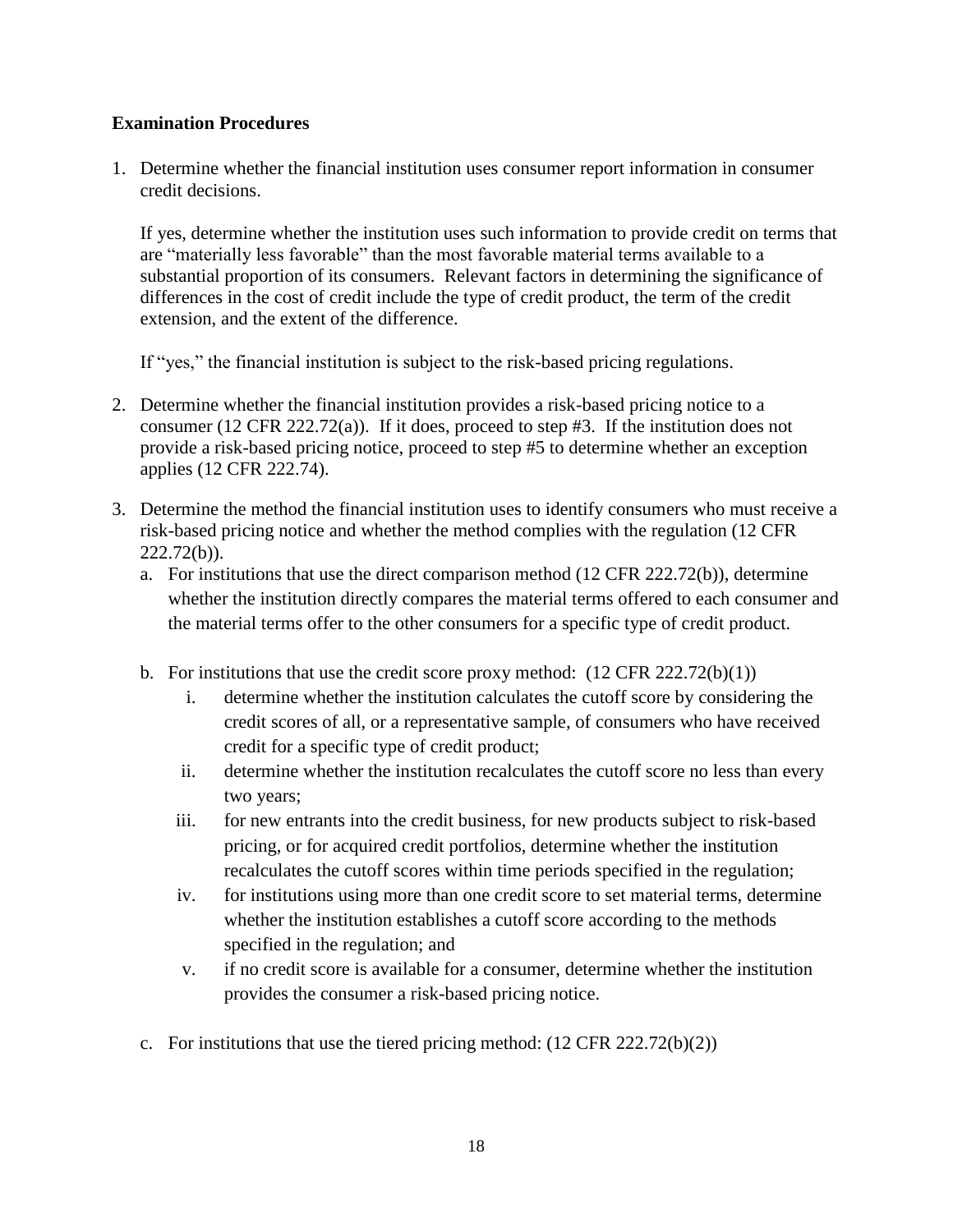- i. when four or fewer pricing tiers are used, determine if the institution sends riskbased pricing notices to consumers who do not qualify for the top, best-priced tier; or
- ii. when five or more pricing tiers are used, determine if the institution provides riskbased pricing notices to consumers who do not qualify for the two top, best-priced tiers and any other tier that, combined with the top two tiers, equal no less than the top 30 percent and no more than the top 40 percent of the total number of tiers.
- d. For credit card issuers:
	- i. Determine whether the card issuer uses the credit score proxy method or the tiered pricing method to identify consumers to whom it must provide a risk-based pricing notice.
	- ii. If the institution does not use the credit score proxy method or the tiered pricing method, determine whether the card issuer uses the following method as permitted by 12 CFR 222.72(c) to identify consumers to whom it must provide a risk-based pricing notice.:
		- a) A consumer applies for a credit card either in connection with an application program, such as a direct-mail offer or a take-one application, or in response to a solicitation under 12 CFR 226.5a, and more than a single possible purchase annual percentage rate may apply under the program or solicitation; and
		- b) Based in whole or in part on a consumer report, the credit card issuer provides a credit card to the consumer with a purchase APR that is greater than the lowest purchase APR available in connection with the application or solicitation.
	- iii. Determine whether the card issuer provides a risk-based pricing notice to each consumer that is provided a credit card with a purchase APR greater than the lowest purchase APR available under the program or solicitation.
- 4. Determine whether the risk based pricing notice contains: (12 CFR 222.73(a)(1))
	- a. a statement that a consumer report (or credit report) includes information about the consumer's credit history and the type of information included in that history;
	- b. a statement that the terms offered, such as the APR, have been set based on information from a consumer report;
	- c. a statement that the terms offered may be less favorable than the terms offered to consumers with better credit histories;
	- d. a statement that the consumer is encouraged to verify the accuracy of the information contained in the consumer report and has the right to dispute any inaccurate information in the report;
	- e. the identity of each consumer reporting agency that furnished a consumer report used in the credit decision;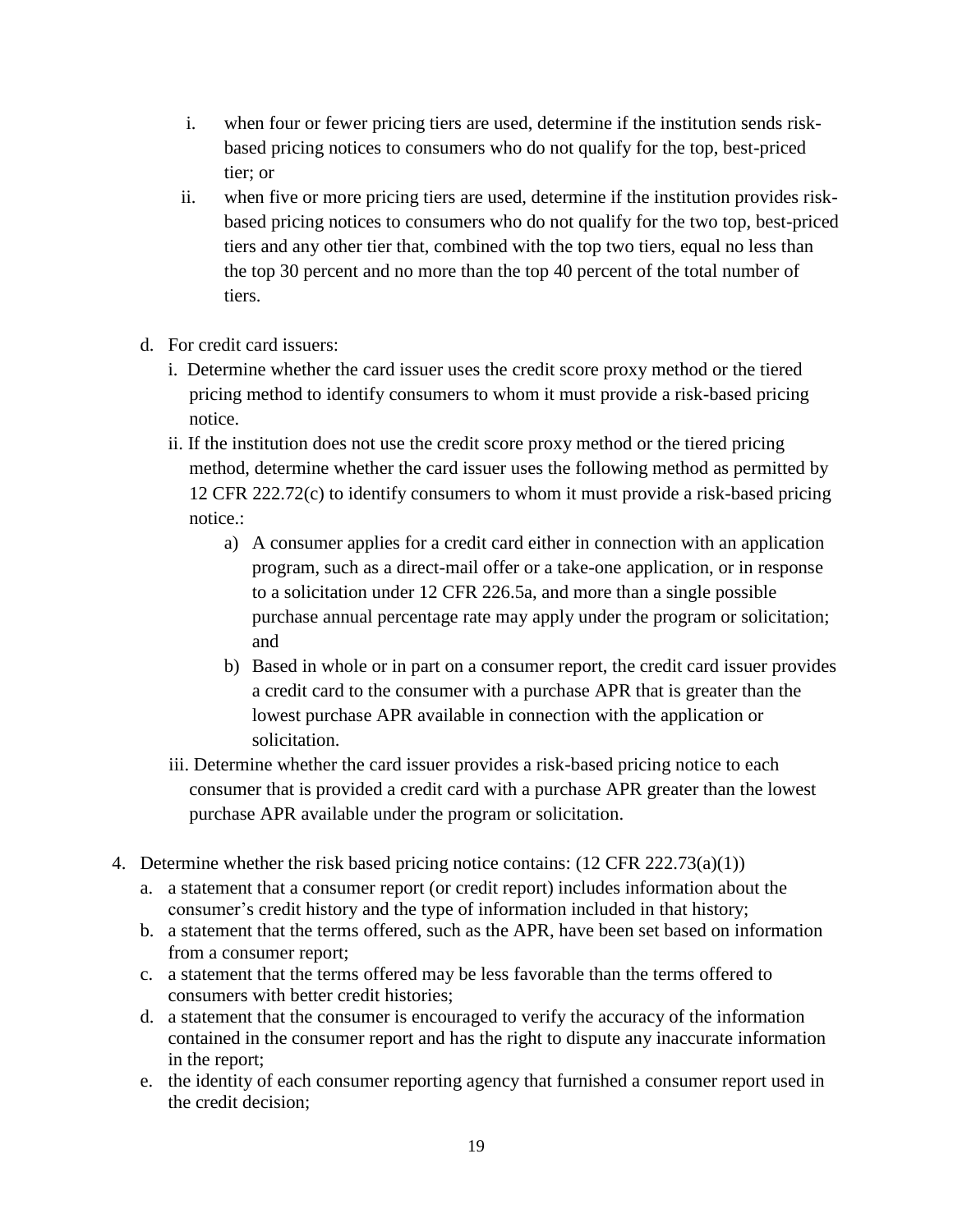- f. a statement that federal law gives the consumer the right to obtain a copy of a consumer report from the consumer reporting agency or agencies identified in the notice without charge for 60 days after receipt of the notice;
- g. a statement informing the consumer how to obtain a consumer report from the consumer reporting agency or agencies identified in the notice and providing contact information (including a toll-free telephone number, where applicable) specified by the consumer reporting agency or agencies; and
- h. a statement directing consumers to the web sites of the Federal Reserve Board and Federal Trade Commission to obtain more information about consumer reports.

Proceed to step #10.

- 5. If the institution does not provide a risk-based pricing notice, determine if one of the following situations that qualify for a regulatory exception applies: (12 CFR 222.74(a)-(f))
	- a. when a consumer applies for specific terms of credit, and receives them, unless those terms were specified by the creditor using a consumer report after the consumer applied for the credit and after the creditor obtained the consumer report;
	- b. when a creditor provides a notice of adverse action;
	- c. when a creditor makes a firm offer of credit in a prescreened solicitation;
	- d. when an institution generally provides a credit score disclosure to each consumer that requests a loan that is or will be secured by residential real property;
	- e. when an institution generally provides a credit score disclosure to each consumer that requests a loan that is *not* or will *not* be secured by residential real property:
	- f. when an institution, which otherwise provides credit score disclosures to consumers that request loans, provides a disclosure for when no credit score is available.
- 6. For institutions that choose to provide a credit score disclosure to consumers that request a loan that is or will be secured by residential real property, determine whether the Section 222.74(d) notice generally is provided to each consumer that requests such an extension of credit and that each notice contains:
	- a. A statement that a consumer report (or credit report) is a record of the consumer's credit history and includes information about whether the consumer pays his or her obligations on time and how much the consumer owes to creditors;
	- b. A statement that a credit score is a number that takes into account information in a consumer report and that a credit score can change over time to reflect changes in the consumer's credit history;
	- c. A statement that the consumer's credit score can affect whether the consumer can obtain credit and what the cost of that credit will be;
	- d. A statement that the consumer is encouraged to verify the accuracy of the information contained in the consumer report and has the right to dispute any inaccurate information in the report;
	- e. A statement that federal law gives the consumer the right to obtain copies of his or her consumer reports directly from the consumer reporting agencies, including a free report from each of the nationwide consumer reporting agencies once during any 12-month period;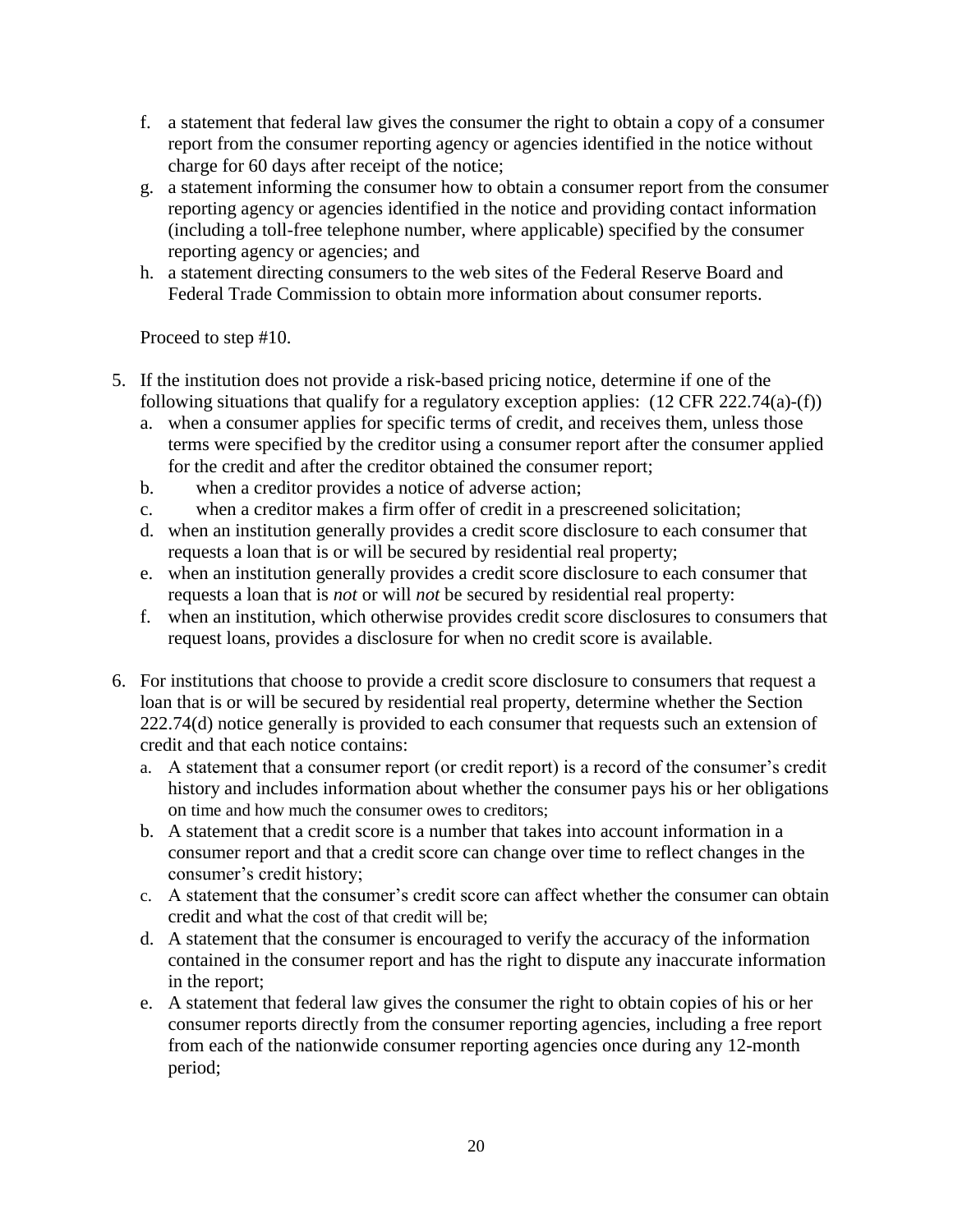- f. Contact information for the centralized source from which consumers may obtain their free annual consumer reports;
- g. A statement directing consumers to the web sites of the Federal Reserve Board and Federal Trade Commission to obtain more information about consumer reports;
- h. The information required to be disclosed to the consumer in Section  $609(g)$  of the FCRA, and as described in Module 3 of these examination procedures, under "Disclosure of Credit Scores by Certain Mortgage Lenders (FCRA), Section 609(g)"; and
- i. The distribution of credit scores among consumers who are scored under the same scoring model that is used to generate the consumer's credit score. The distribution should:
	- a. Use the same scale as that of the credit score provided to the consumer, and
	- b. Be presented:
		- 1. in the form of a bar graph containing a minimum of six bars that illustrates the percentage of consumers with credit scores within the range of scores reflected in each bar,
		- 2.by other clear and readily understandable graphical means, or
		- 3.in a clear and readily understandable statement informing the consumer how his or her credit score compares to the scores of other consumers.

The presentation may use a graph or statement obtained from the entity providing the credit score if it meets these requirements.

- 7. For institutions that chooses to provide a credit score disclosure to consumers that request a loan that is *not* or will *not* be secured by residential real property, determine whether the Section 222.74(e) notice generally is provided to each consumer that requests such an extension of credit and that each notice contains:
	- a. A statement that a consumer report (or credit report) is a record of the consumer's credit history and includes information about whether the consumer pays his or her obligations on time and how much the consumer owes to creditors;
	- b. A statement that a credit score is a number that takes into account information in a consumer report and that a credit score can change over time to reflect changes in the consumer's credit history;
	- c. A statement that the consumer's credit score can affect whether the consumer can obtain credit and what the cost of that credit will be;
	- d. A statement that the consumer is encouraged to verify the accuracy of the information contained in the consumer report and has the right to dispute any inaccurate information in the report;
	- e. A statement that federal law gives the consumer the right to obtain copies of his or her consumer reports directly from the consumer reporting agencies, including a free report from each of the nationwide consumer reporting agencies once during any 12-month period;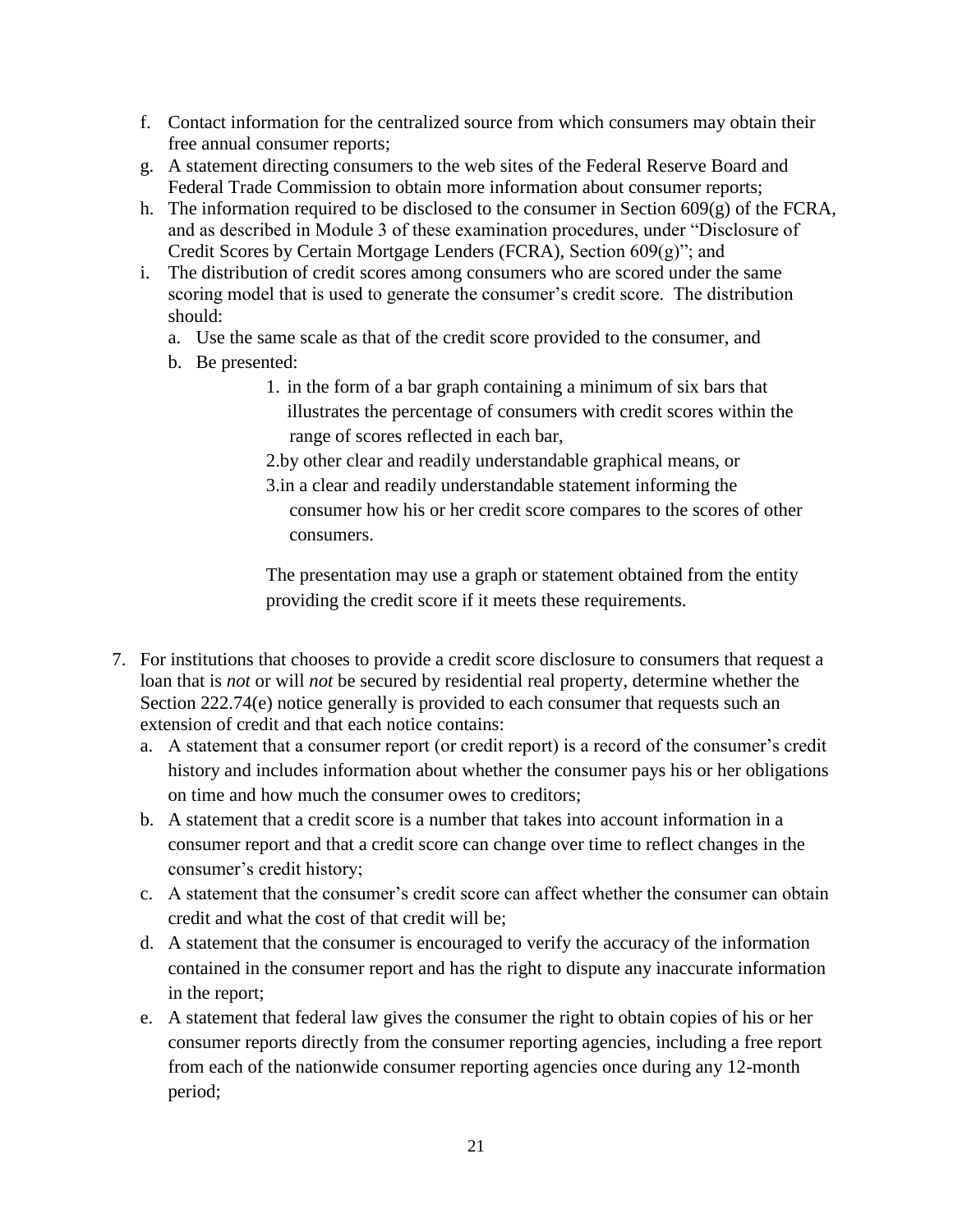- f. Contact information for the centralized source from which consumers may obtain their free annual consumer reports;
- g. A statement directing consumers to the web sites of the Federal Reserve Board and Federal Trade Commission to obtain more information about consumer reports;
- h. The current credit score of the consumer or the most recent credit score of the consumer that was previously calculated by the consumer reporting agency for a purpose related to the extension of credit;
- i. The distribution of credit scores among consumers who are scored under the same scoring model that is used to generate the consumer's credit score. The distribution should:
	- a. Use the same scale as that of the credit score provided to the consumer, and
	- b. Be presented:
		- (i) in the form of a bar graph containing a minimum of six bars that illustrates the percentage of consumers with credit scores within the range of scores reflected in each bar,
		- (ii) by other clear and readily understandable graphical means, or
		- (iii) in a clear and readily understandable statement informing the consumer how his or her credit score compares to the scores of other consumers.

The presentation may use a graph or statement obtained from the entity providing the credit score if it meets these requirements;

- j. The range of possible credit scores under the model used to generate the credit score;
- k. The date on which the credit score was created; and
- l. The name of the consumer reporting agency or other person that provided the credit score.
- 8. For institutions that otherwise provide credit score disclosures to consumers that request loans, determine whether the Section 222.74(f) notice is provided to the applicable consumers in situations where no credit score is available for the consumer, as required by 222.74(f). Determine whether each notice contains:
	- a. A statement that a consumer report (or credit report) includes information about the consumer's credit history and the type of information included in that history;
	- b. A statement that a credit score is a number that takes into account information in a consumer report and that a credit score can change over time in response to changes in the consumer's credit history;
	- c. A statement that credit scores are important because consumers with higher credit scores generally obtain more favorable credit terms;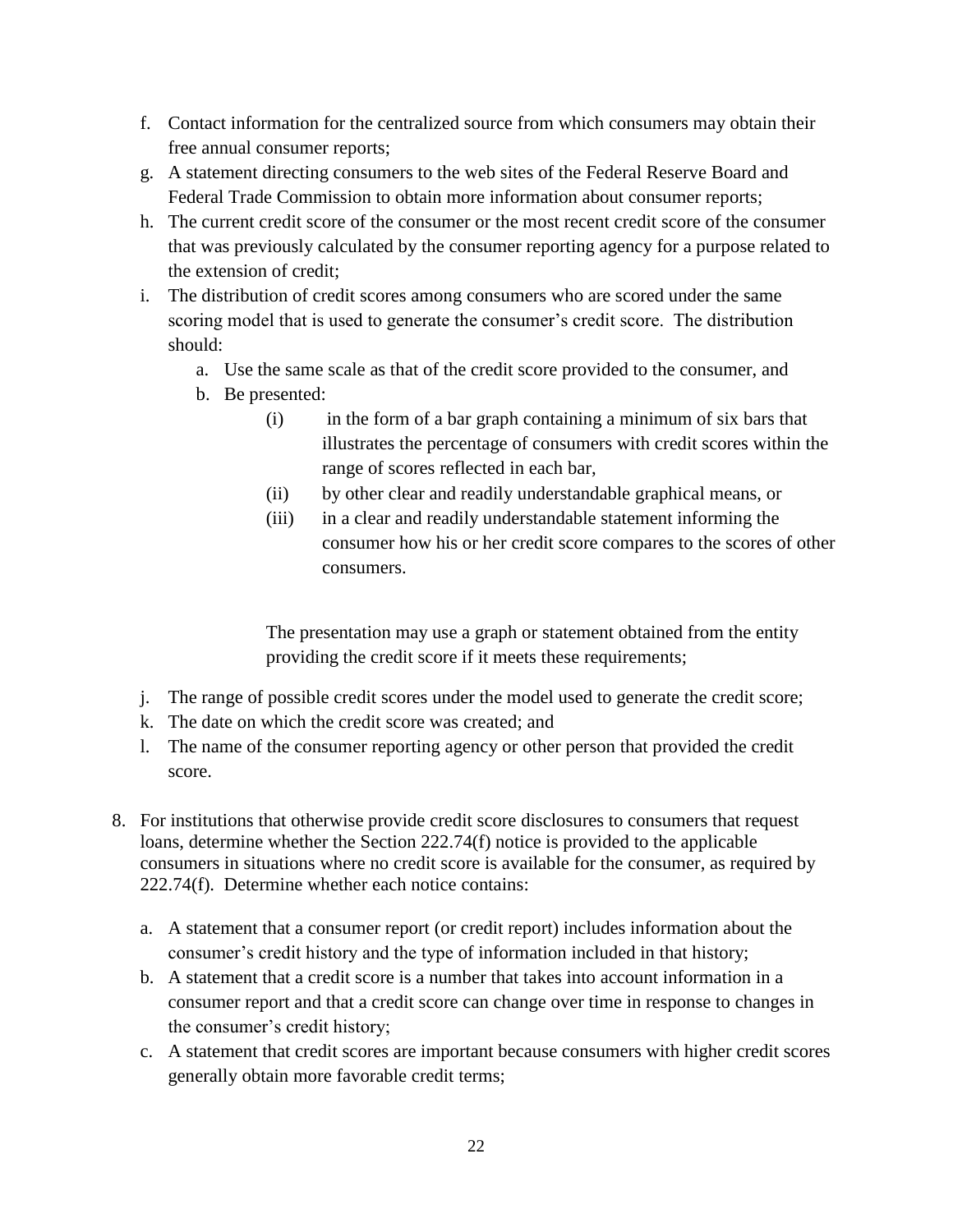- d. A statement that not having a credit score can affect whether the consumer can obtain credit and what the cost of that credit will be;
- e. A statement that a credit score about the consumer was not available from a consumer reporting agency, which must be identified by name, generally due to insufficient information regarding the consumer's credit history;
- f. A statement that the consumer is encouraged to verify the accuracy of the information contained in the consumer report and has the right to dispute any inaccurate information in the consumer report;
- g. A statement that federal law gives the consumer the right to obtain copies of his or her consumer reports directly from the consumer reporting agencies, including a free consumer report from each of the nationwide consumer reporting agencies once during any 12-month period;
- h. The contact information for the centralized source from which consumers may obtain their free annual consumer reports; and
- i. A statement directing consumers to the web sites of the Federal Reserve Board and Federal Trade Commission to obtain more information about consumer reports.
- 9. For institutions that provide credit score exception notices and that obtain multiple credit scores in setting material terms of credit, determine whether the score(s) is disclosed in a manner consistent with the regulation:  $(12 \text{ CFR } 222.74(d)(4) \text{ and } .74 (e)(4))$

a. If an institution only relies upon one of those credit scores in setting the material terms of credit granted, extended, or otherwise provided to a consumer (for example, by using the low, middle, high, or most recent score), determine whether the notice includes that credit score and the other information required by Section 222.74(d).

- b. If an institution relies upon multiple credit scores in setting the material terms of credit granted, extended, or otherwise provided to a consumer (for example, by computing the average of all the credit scores obtained), determine whether the notice includes one of those credit scores and the other information required by Section 222.74(d).
- 10. Regardless of whether the institution provides risk-based pricing notices or credit score exception notices, if the institution increases the consumer's APR as the result of a review of a consumer's account, determine whether the financial institution provided the consumer with an account review risk-based pricing notice (12 CFR 222.72(d)) if an adverse action notice was not already provided.
- 11. Determine whether the account review risk-based pricing notice contains: (12 CFR  $222.73(a)(2)$ 
	- a. a statement that a consumer report (or credit report) includes information about the consumer's credit history and the type of information included in that history;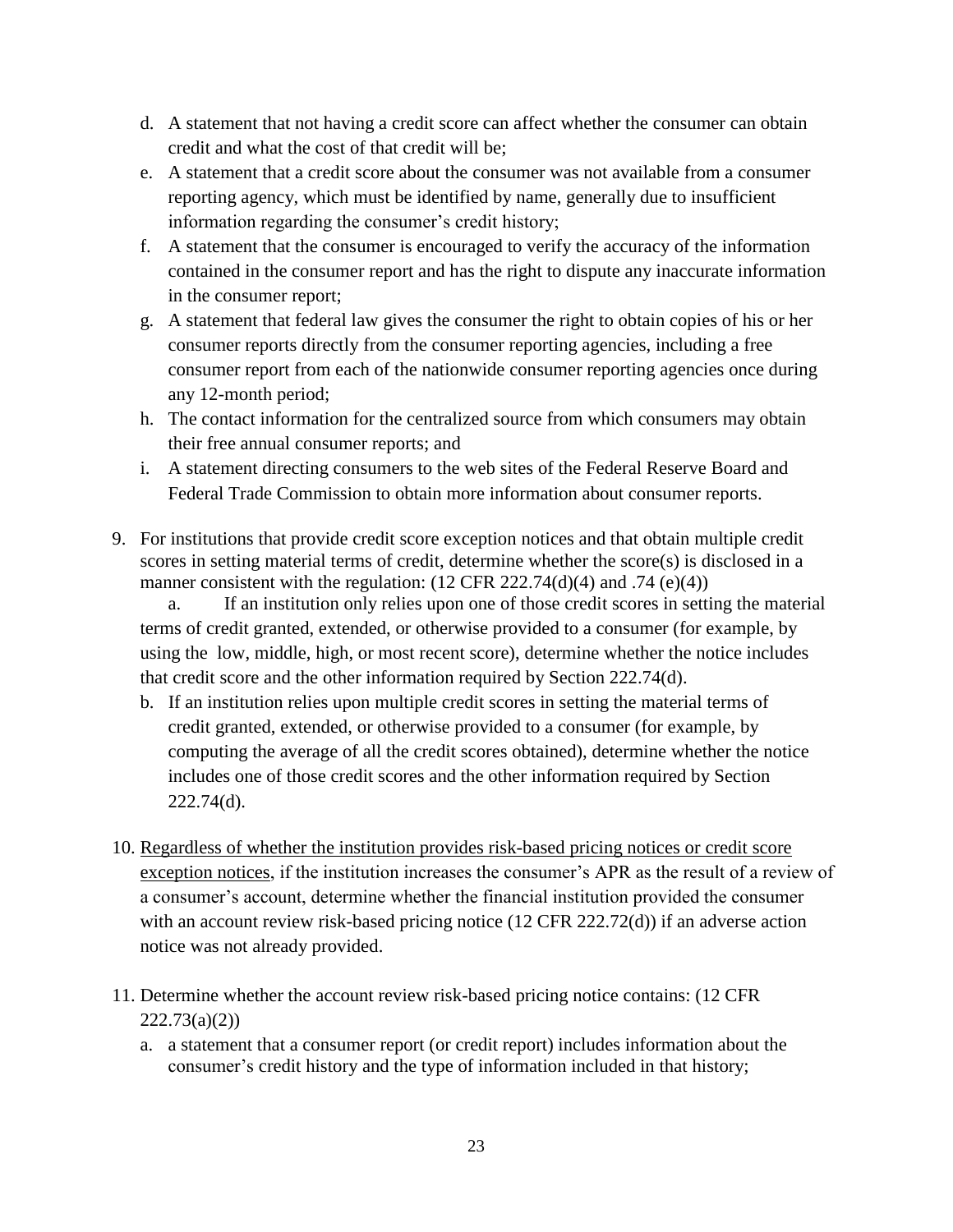- b. a statement that the consumer is encouraged to verify the accuracy of the information contained in the consumer report and has the right to dispute any inaccurate information in the report;
- c. the identity of each consumer reporting agency that furnished a consumer report used in the credit decision;
- d. a statement that federal law gives the consumer the right to obtain a copy of a consumer report from the consumer reporting agency or agencies identified in the notice without charge for 60 days after receipt of the notice;
- e. a statement that informs the consumer how to obtain a consumer report from the consumer reporting agency or agencies identified in the notice and provides contact information (including a toll-free telephone number, where applicable) specified by the consumer reporting agency or agencies;
- f. a statement that directs consumers to the web sites of the Federal Reserve Board and Federal Trade Commission to obtain more information about consumer reports;
- g. a statement that the financial institution has conducted a review of the account using information from a consumer report; and
- h. a statement that, as a result of the review, the APR on the account has been increased based on information from a consumer report.
- 12. For all notices, determine whether the notices are clear and conspicuous and comply with the specific format requirements for the notices (12 CFR 222.73(b), .74(d)(2), .74(e)(2), and  $.74(f)(3)$ ).
- 13. For all notices, determine whether the notices are provided within the required timeframes:  $(12 \text{ CFR } 222.73(c), .74(d)(3), .74(e)(3),$  and  $.74(f)(4))$

### *Risk-based pricing notices and account review risk-based pricing notices*

- For closed-end credit, the notice generally must be provided to the consumer after the decision to approve a credit request is communicated to the consumer, but before consummation of the transaction.
- For open-end credit, the notice generally must be provided after the decision to grant credit is communicated to the consumer, but before the first transaction under the plan has been made.
- For account reviews, the notice generally must be provided at the time that the decision to increase the APR is communicated to the consumer or no later than five days after the effective date of the change in the APR.

### *Credit score disclosures for loans secured by residential real property*

 The credit score disclosure for loans secured by residential real property must be provided to the consumer at the same time as the disclosure required by Section 609(g) of the FCRA is provided to the consumer. The  $609(g)$  notice must be provided as soon as reasonably practicable after the credit score has been obtained. In any event, the credit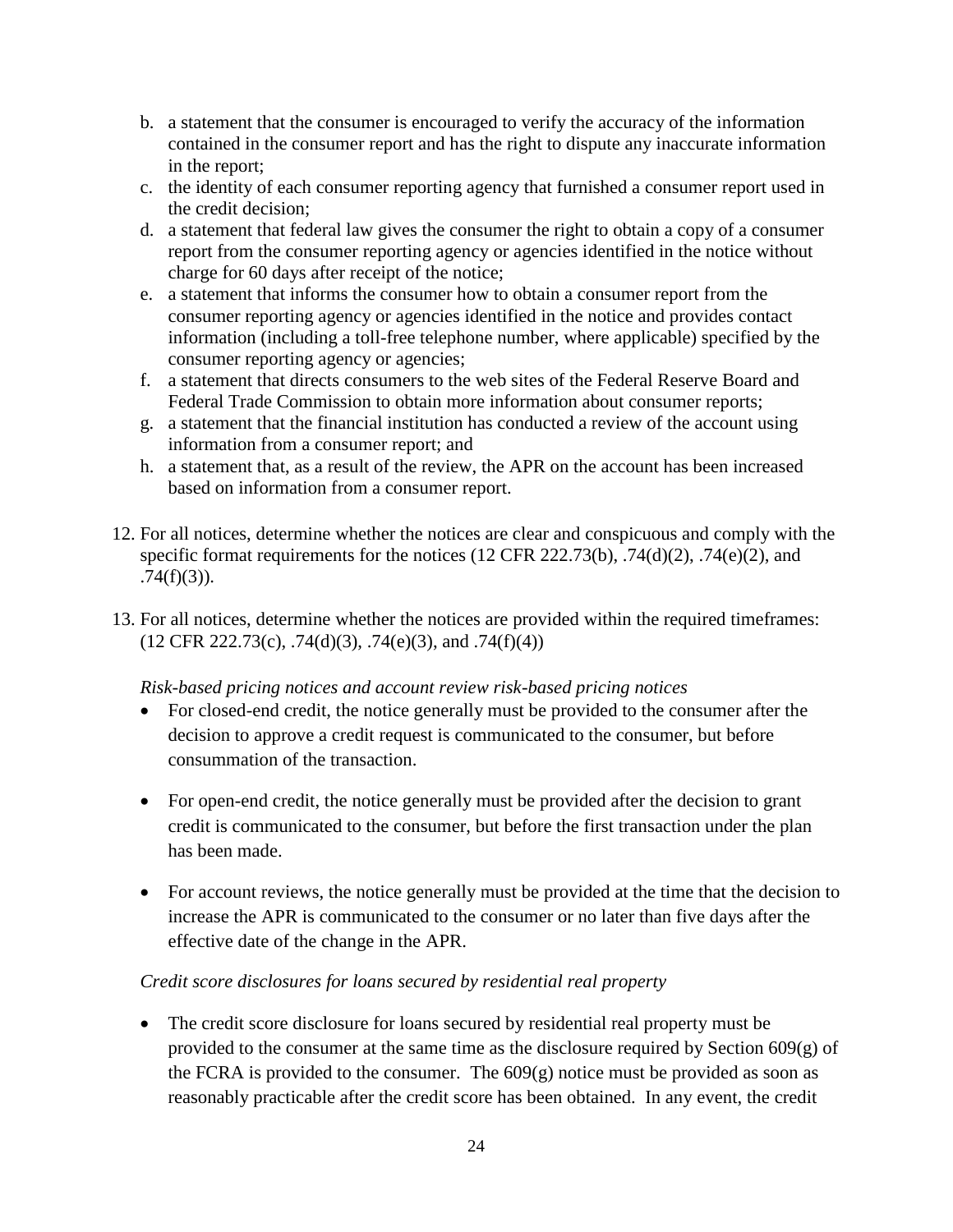score disclosure for loans secured by residential real property must be provided at or before consummation in the case of closed-end credit or before the first transaction is made under an open-end credit plan.

## *Credit score disclosures for loans not secured by residential real property*

• The notice generally must be provided to the consumer as soon as reasonably practicable after the credit score has been obtained, but in any event at or before consummation in the case of closed-end credit or before the first transaction is made under an open-end credit plan.

## *Credit score exception notices when no credit score is available*

• The notice generally must be provided to the consumer as soon as reasonably practicable after the institution has requested the credit score, but in any event not later than consummation of a transaction in the case of closed-end credit or when the first transaction is made under an open-end credit plan.

## *All notices, except credit score disclosures for loans secured by residential real property*

- For automobile lending transactions made through an auto dealer that is unaffiliated with the institution, the institution may provide a notice in the time periods described above. Alternatively, the institution may arrange to have the auto dealer provide a notice to the consumer on its behalf within these time periods and maintain reasonable policies and procedures to verify that the auto dealer provides the notice to the consumer within the applicable time periods. If the institution arranges to have the auto dealer provide a credit score disclosure for loans not secured by residential real property, the institution complies if the consumer receives a notice containing a credit score obtained by the dealer with these time periods, even if a different credit score is obtained and used by the institution.
- For instant credit that is granted under an open-end credit plan to a consumer in person or by telephone, the notice may be provided at the earlier of:
	- o The time of the first mailing to the consumer after the decision is made to approve the credit, such as in a mailing containing the account agreement or a credit card; or
	- o Within 30 days after the decision to approve the credit.
- 14. For all notices, determine whether the financial institution follows the rules of construction pertaining to the number of notices provided to the consumer(s) (12 CFR 222.75). In a transaction involving two or more consumers, a financial institution must provide a riskbased notice to each consumer. If the consumers have the same address, a financial institution may satisfy the requirements by providing a single risk-based pricing notice addressed to both consumers. For credit score disclosure exception notices, whether the